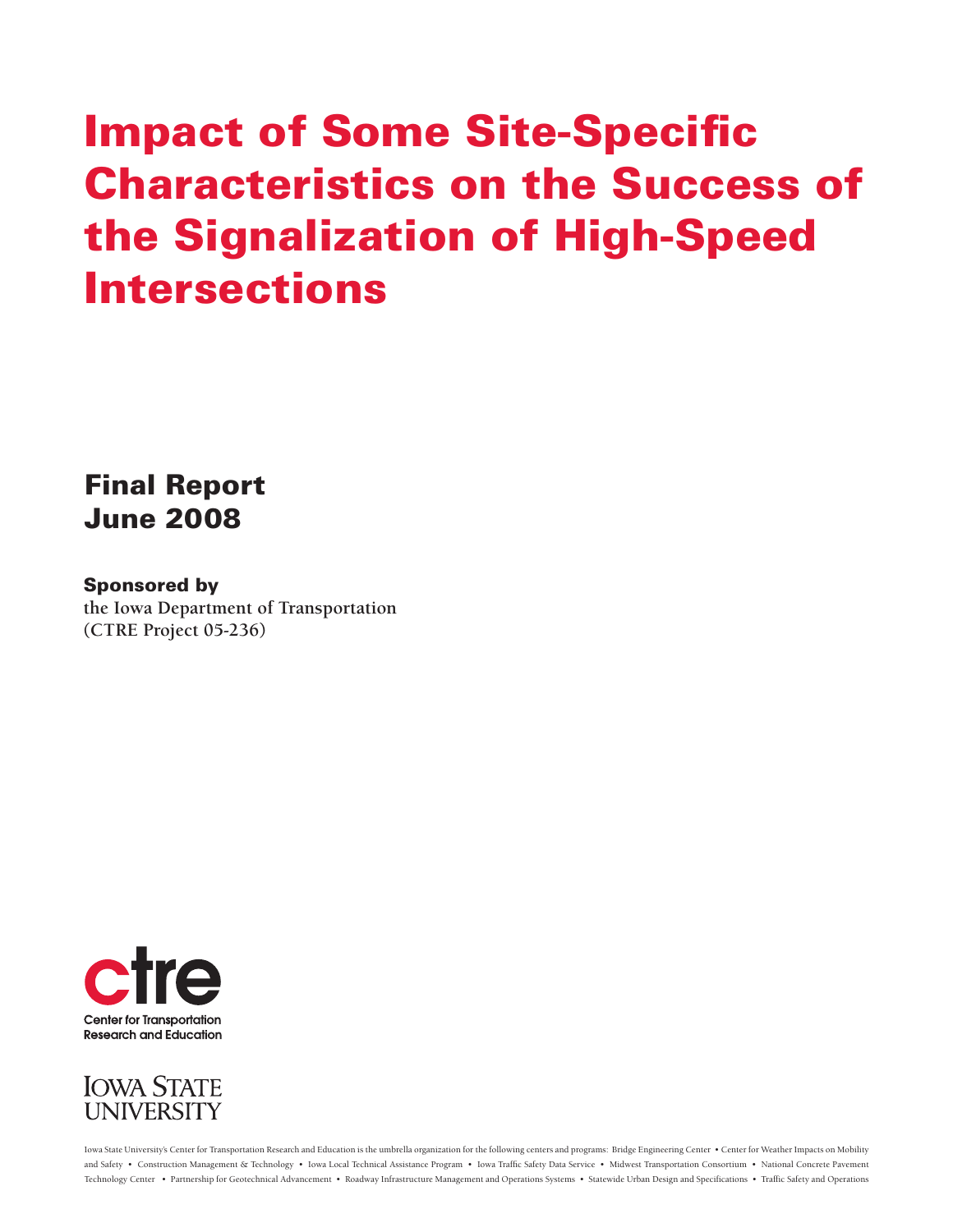#### About CTRE/ISU

The mission of the Center for Transportation Research and Education (CTRE) at Iowa State University is to develop and implement innovative methods, materials, and technologies for improving transportation efficiency, safety, and reliability while improving the learning environment of students, faculty, and staff in transportation-related fields.

#### Disclaimer Notice

The contents of this report reflect the views of the authors, who are responsible for the facts and the accuracy of the information presented herein. The opinions, findings and conclusions expressed in this publication are those of the authors and not necessarily those of the sponsors.

The sponsors assume no liability for the contents or use of the information contained in this document. This report does not constitute a standard, specification, or regulation.

The sponsors do not endorse products or manufacturers. Trademarks or manufacturers' names appear in this report only because they are considered essential to the objective of the document.

#### Non-discrimination Statement

Iowa State University does not discriminate on the basis of race, color, age, religion, national origin, sexual orientation, gender identity, sex, marital status, disability, or status as a U.S. veteran. Inquiries can be directed to the Director of Equal Opportunity and Diversity, (515) 294-7612.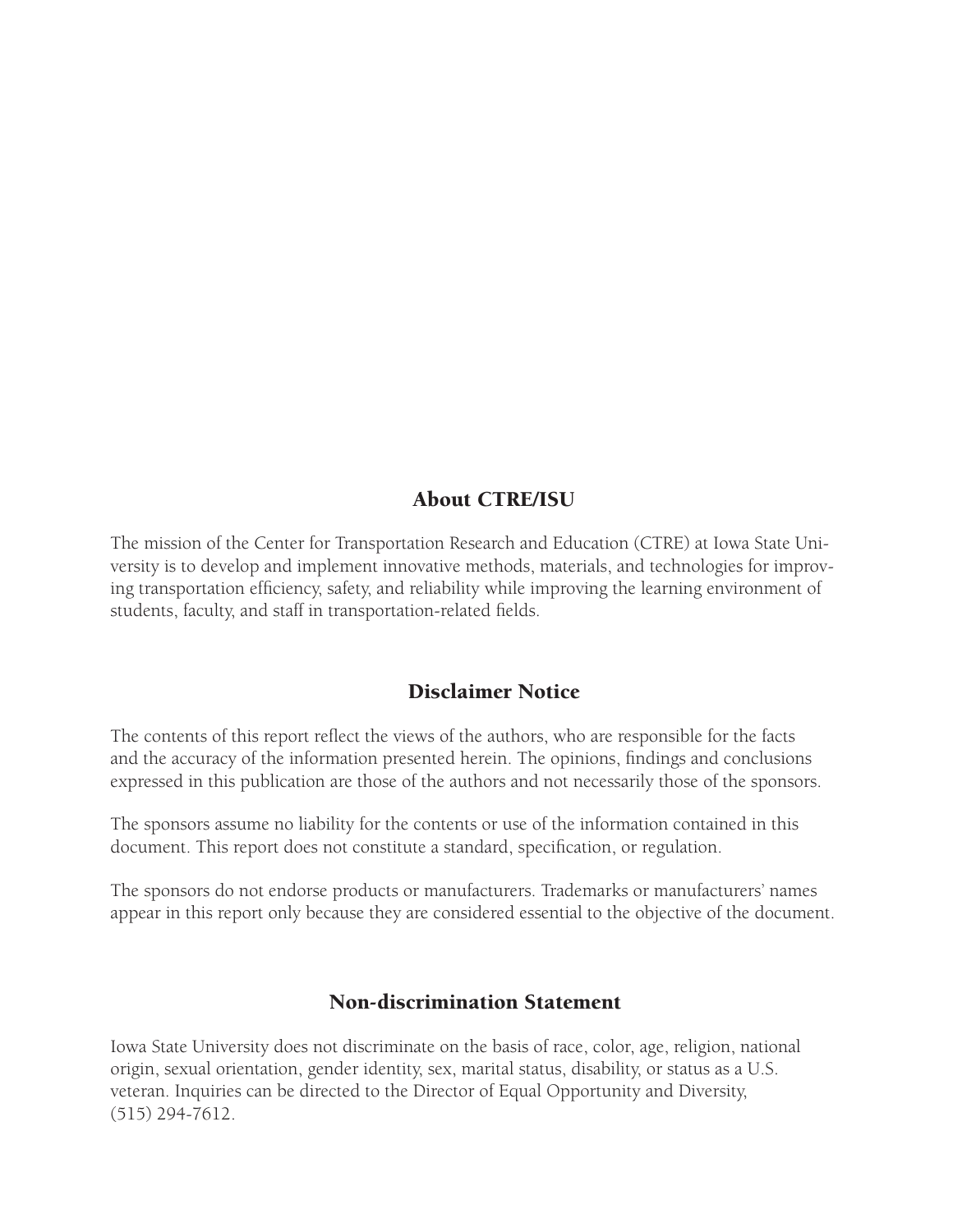#### **Technical Report Documentation Page**

| 1. Report No.                                                                                                                                                                                                                                                                                                                                                                                                                                                                                                                                                                                                                                                                                                                                                                                                                                                                                                                                                                                                                                                                                                                                                                                                                                                                                                  | 2. Government Accession No.          | 3. Recipient's Catalog No.            |           |  |
|----------------------------------------------------------------------------------------------------------------------------------------------------------------------------------------------------------------------------------------------------------------------------------------------------------------------------------------------------------------------------------------------------------------------------------------------------------------------------------------------------------------------------------------------------------------------------------------------------------------------------------------------------------------------------------------------------------------------------------------------------------------------------------------------------------------------------------------------------------------------------------------------------------------------------------------------------------------------------------------------------------------------------------------------------------------------------------------------------------------------------------------------------------------------------------------------------------------------------------------------------------------------------------------------------------------|--------------------------------------|---------------------------------------|-----------|--|
| CTRE Project 05-236                                                                                                                                                                                                                                                                                                                                                                                                                                                                                                                                                                                                                                                                                                                                                                                                                                                                                                                                                                                                                                                                                                                                                                                                                                                                                            |                                      |                                       |           |  |
| 4. Title and Subtitle                                                                                                                                                                                                                                                                                                                                                                                                                                                                                                                                                                                                                                                                                                                                                                                                                                                                                                                                                                                                                                                                                                                                                                                                                                                                                          |                                      | 5. Report Date                        |           |  |
| Impact of Some Site-Specific Characteristics on the Success of the Signalization                                                                                                                                                                                                                                                                                                                                                                                                                                                                                                                                                                                                                                                                                                                                                                                                                                                                                                                                                                                                                                                                                                                                                                                                                               |                                      | <b>June 2008</b>                      |           |  |
| of High-Speed Intersections                                                                                                                                                                                                                                                                                                                                                                                                                                                                                                                                                                                                                                                                                                                                                                                                                                                                                                                                                                                                                                                                                                                                                                                                                                                                                    |                                      | 6. Performing Organization Code       |           |  |
|                                                                                                                                                                                                                                                                                                                                                                                                                                                                                                                                                                                                                                                                                                                                                                                                                                                                                                                                                                                                                                                                                                                                                                                                                                                                                                                |                                      |                                       |           |  |
| 7. Author(s)                                                                                                                                                                                                                                                                                                                                                                                                                                                                                                                                                                                                                                                                                                                                                                                                                                                                                                                                                                                                                                                                                                                                                                                                                                                                                                   |                                      | 8. Performing Organization Report No. |           |  |
| Thomas B. Stout, Reginald Souleyrette                                                                                                                                                                                                                                                                                                                                                                                                                                                                                                                                                                                                                                                                                                                                                                                                                                                                                                                                                                                                                                                                                                                                                                                                                                                                          |                                      |                                       |           |  |
| 9. Performing Organization Name and Address                                                                                                                                                                                                                                                                                                                                                                                                                                                                                                                                                                                                                                                                                                                                                                                                                                                                                                                                                                                                                                                                                                                                                                                                                                                                    |                                      | 10. Work Unit No. (TRAIS)             |           |  |
| Center for Transportation Research and Education                                                                                                                                                                                                                                                                                                                                                                                                                                                                                                                                                                                                                                                                                                                                                                                                                                                                                                                                                                                                                                                                                                                                                                                                                                                               |                                      |                                       |           |  |
| Iowa State University                                                                                                                                                                                                                                                                                                                                                                                                                                                                                                                                                                                                                                                                                                                                                                                                                                                                                                                                                                                                                                                                                                                                                                                                                                                                                          |                                      | 11. Contract or Grant No.             |           |  |
| 2711 South Loop Drive, Suite 4700                                                                                                                                                                                                                                                                                                                                                                                                                                                                                                                                                                                                                                                                                                                                                                                                                                                                                                                                                                                                                                                                                                                                                                                                                                                                              |                                      |                                       |           |  |
| Ames, IA 50010-8664                                                                                                                                                                                                                                                                                                                                                                                                                                                                                                                                                                                                                                                                                                                                                                                                                                                                                                                                                                                                                                                                                                                                                                                                                                                                                            |                                      |                                       |           |  |
| 12. Sponsoring Organization Name and Address                                                                                                                                                                                                                                                                                                                                                                                                                                                                                                                                                                                                                                                                                                                                                                                                                                                                                                                                                                                                                                                                                                                                                                                                                                                                   |                                      | 13. Type of Report and Period Covered |           |  |
| Iowa Department of Transportation                                                                                                                                                                                                                                                                                                                                                                                                                                                                                                                                                                                                                                                                                                                                                                                                                                                                                                                                                                                                                                                                                                                                                                                                                                                                              |                                      | Final Report                          |           |  |
| 800 Lincoln Way                                                                                                                                                                                                                                                                                                                                                                                                                                                                                                                                                                                                                                                                                                                                                                                                                                                                                                                                                                                                                                                                                                                                                                                                                                                                                                |                                      | 14. Sponsoring Agency Code            |           |  |
| Ames, IA 50010                                                                                                                                                                                                                                                                                                                                                                                                                                                                                                                                                                                                                                                                                                                                                                                                                                                                                                                                                                                                                                                                                                                                                                                                                                                                                                 |                                      |                                       |           |  |
| <b>15. Supplementary Notes</b>                                                                                                                                                                                                                                                                                                                                                                                                                                                                                                                                                                                                                                                                                                                                                                                                                                                                                                                                                                                                                                                                                                                                                                                                                                                                                 |                                      |                                       |           |  |
| Visit www.ctre.iastate.edu for color PDF files of this and other research reports.                                                                                                                                                                                                                                                                                                                                                                                                                                                                                                                                                                                                                                                                                                                                                                                                                                                                                                                                                                                                                                                                                                                                                                                                                             |                                      |                                       |           |  |
| 16. Abstract                                                                                                                                                                                                                                                                                                                                                                                                                                                                                                                                                                                                                                                                                                                                                                                                                                                                                                                                                                                                                                                                                                                                                                                                                                                                                                   |                                      |                                       |           |  |
| The conversion of two-lane roadways to four-lane, divided expressways has become a common solution to the need for high-speed,<br>higher capacity travel between rural and suburban communities. As traffic volumes increase on these facilities there are seemingly<br>inevitable increases in intersection crashes. A frequently proposed solution to intersection crashes is the installation of traffic signals,<br>with results that can at best be described as mixed. In some cases there have been reductions in crash risk following signalization while<br>in others there has been no change or even an increase. The public perception seems to be that signals are the universal fix, while<br>transportation safety specialists at present cannot state with assurance that installing signals at a particular intersection will be<br>successful at reducing the frequency of problem crashes.<br>In an effort to provide some indicators for the safe signalization of high-speed intersections, this study focuses on an analysis of a<br>variety of intersection characteristics and how they relate to crash risk at these intersections. This project expands upon work by<br>Souleyrette and Knox (2005) that evaluated the safety of signalized intersections on high-speed expressways. |                                      |                                       |           |  |
| 17. Key Words<br><b>18. Distribution Statement</b>                                                                                                                                                                                                                                                                                                                                                                                                                                                                                                                                                                                                                                                                                                                                                                                                                                                                                                                                                                                                                                                                                                                                                                                                                                                             |                                      |                                       |           |  |
| crash risk—high-speed intersections—signalization                                                                                                                                                                                                                                                                                                                                                                                                                                                                                                                                                                                                                                                                                                                                                                                                                                                                                                                                                                                                                                                                                                                                                                                                                                                              |                                      | No restrictions.                      |           |  |
| 19. Security Classification (of this                                                                                                                                                                                                                                                                                                                                                                                                                                                                                                                                                                                                                                                                                                                                                                                                                                                                                                                                                                                                                                                                                                                                                                                                                                                                           | 20. Security Classification (of this | 21. No. of Pages                      | 22. Price |  |
| report)<br>Unclassified.                                                                                                                                                                                                                                                                                                                                                                                                                                                                                                                                                                                                                                                                                                                                                                                                                                                                                                                                                                                                                                                                                                                                                                                                                                                                                       | page)<br>Unclassified.               |                                       |           |  |
|                                                                                                                                                                                                                                                                                                                                                                                                                                                                                                                                                                                                                                                                                                                                                                                                                                                                                                                                                                                                                                                                                                                                                                                                                                                                                                                |                                      | 28                                    | NA.       |  |

**Form DOT F 1700.7 (8-72)** Reproduction of completed page authorized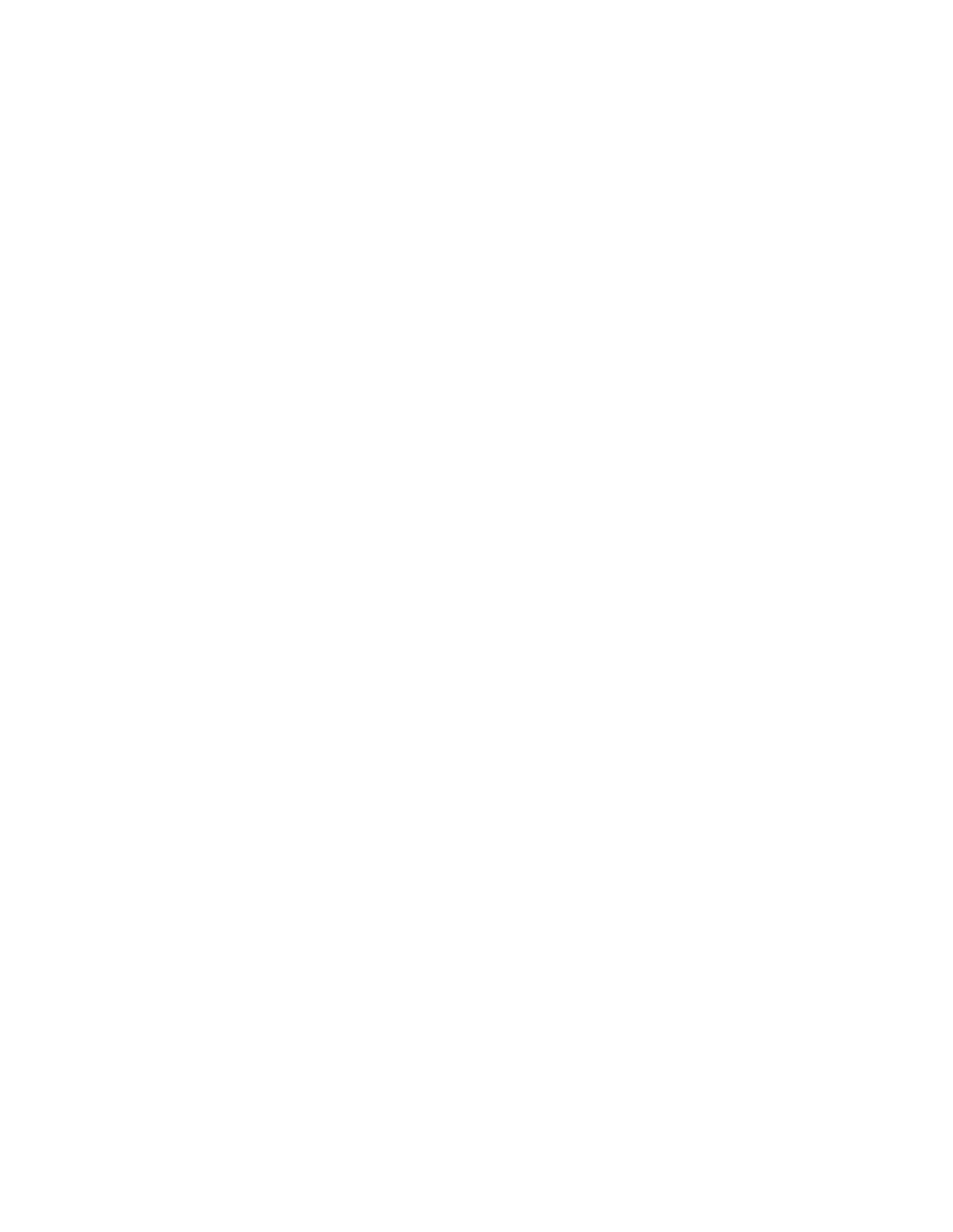## **IMPACT OF SOME SITE-SPECIFIC CHARACTERISTICS ON THE SUCCESS OF THE SIGNALIZATION OF HIGH-SPEED INTERSECTIONS**

**Final Report June 2008**

**Principal Investigators**  Thomas B. Stout Research Engineer Center for Transportation Research and Education, Iowa State University

Reginald Souleyrette Associate Director of Transportation Planning and Information Systems Center for Transportation Research and Education, Iowa State University

Preparation of this report was financed in part through funds provided by the Iowa Department of Transportation through its research management agreement with the Center for Transportation Research and Education, CTRE Project 05-236.

A report from **Center for Transportation Research and Education Iowa State University**  2711 South Loop Drive, Suite 4700 Ames, IA 50010-8664 Phone: 515-294-8103 Fax: 515-294-0467 www.ctre.iastate.edu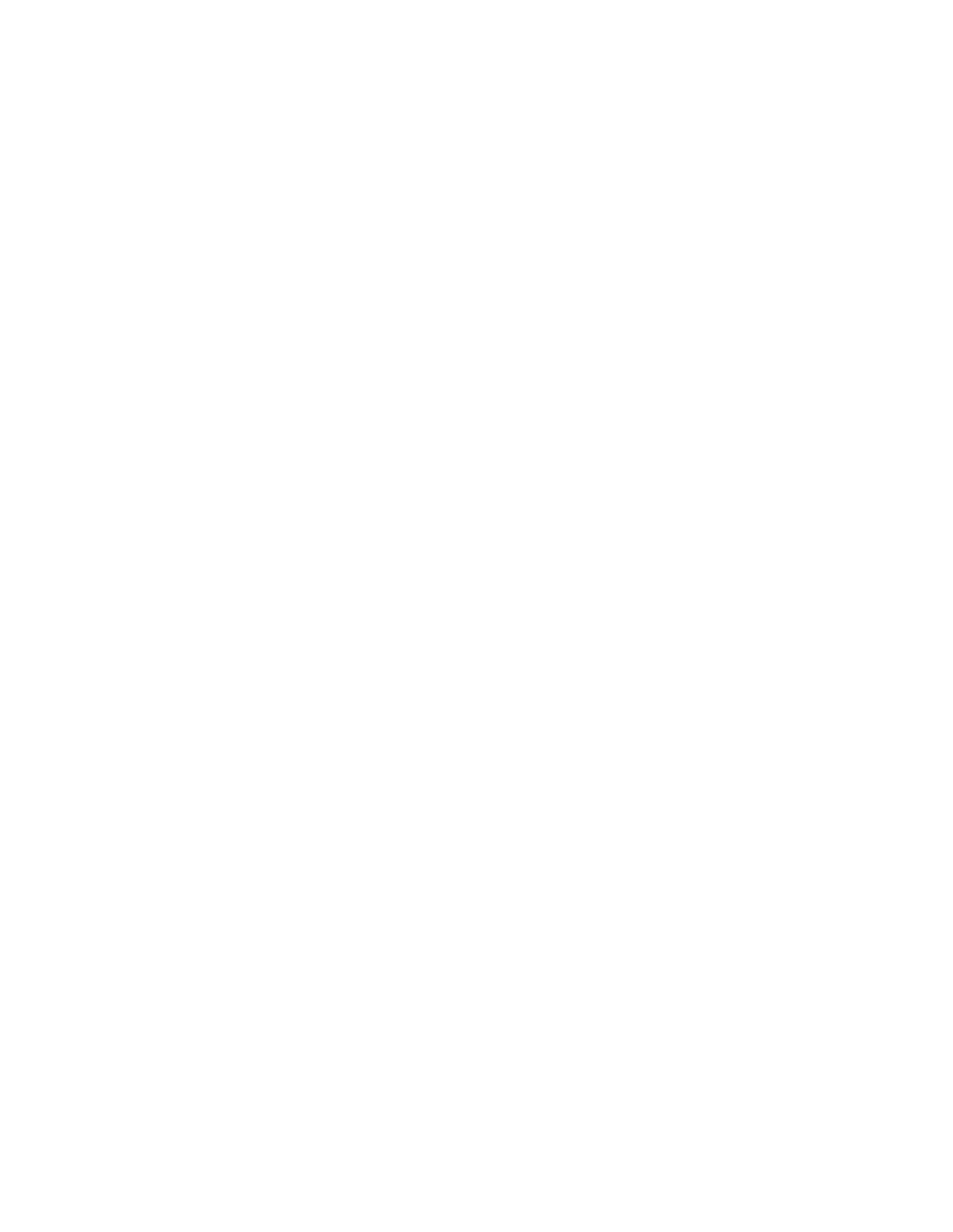#### **TABLE OF CONTENTS**

| LIMITATIONS AND RECOMMENDATIONS FOR FURTHER RESEARCH9 |  |
|-------------------------------------------------------|--|
|                                                       |  |
|                                                       |  |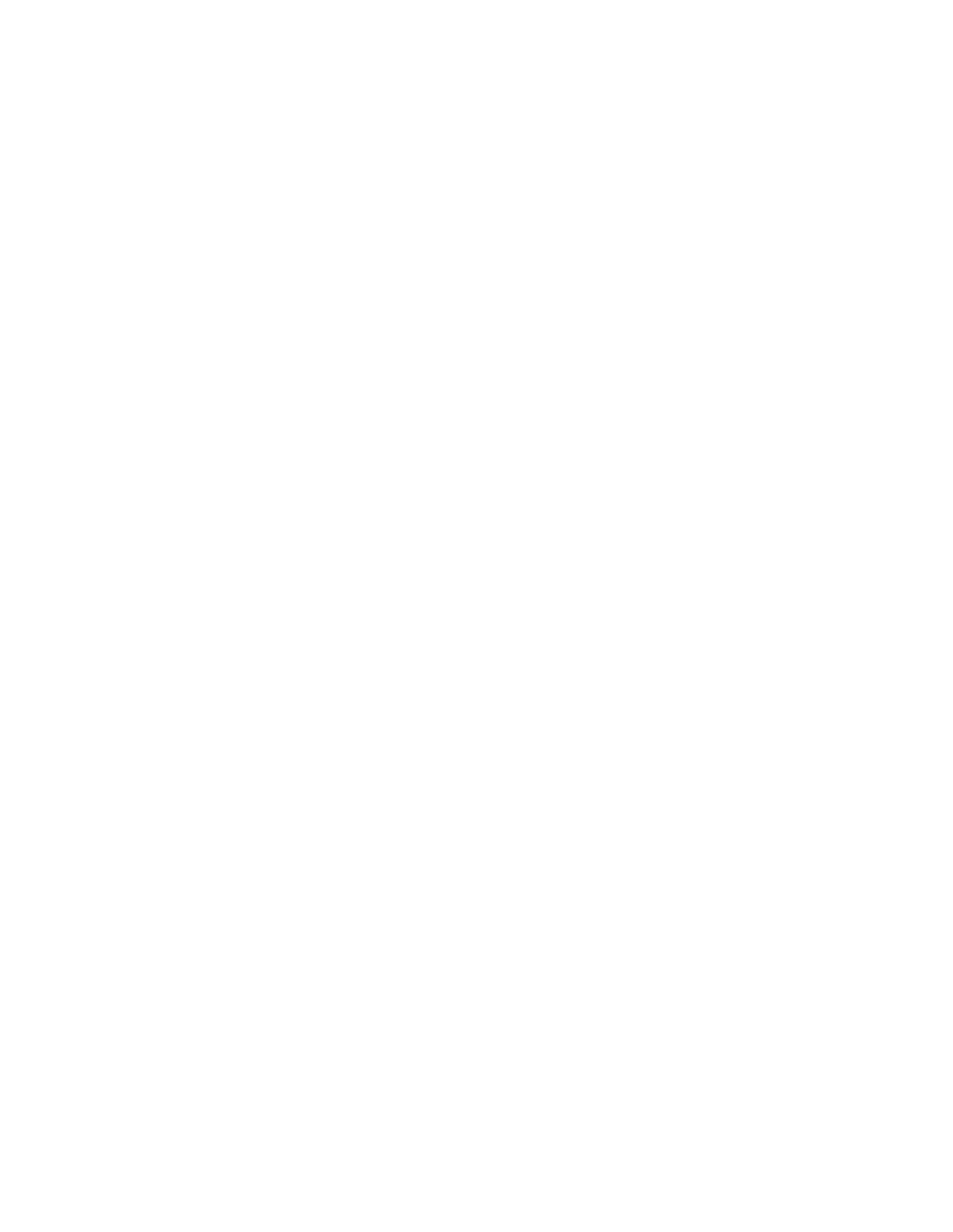#### **LIST OF FIGURES**

#### **LIST OF TABLES**

| Table 3. Comparison of change in injury crash frequency and various site characteristics9 |  |
|-------------------------------------------------------------------------------------------|--|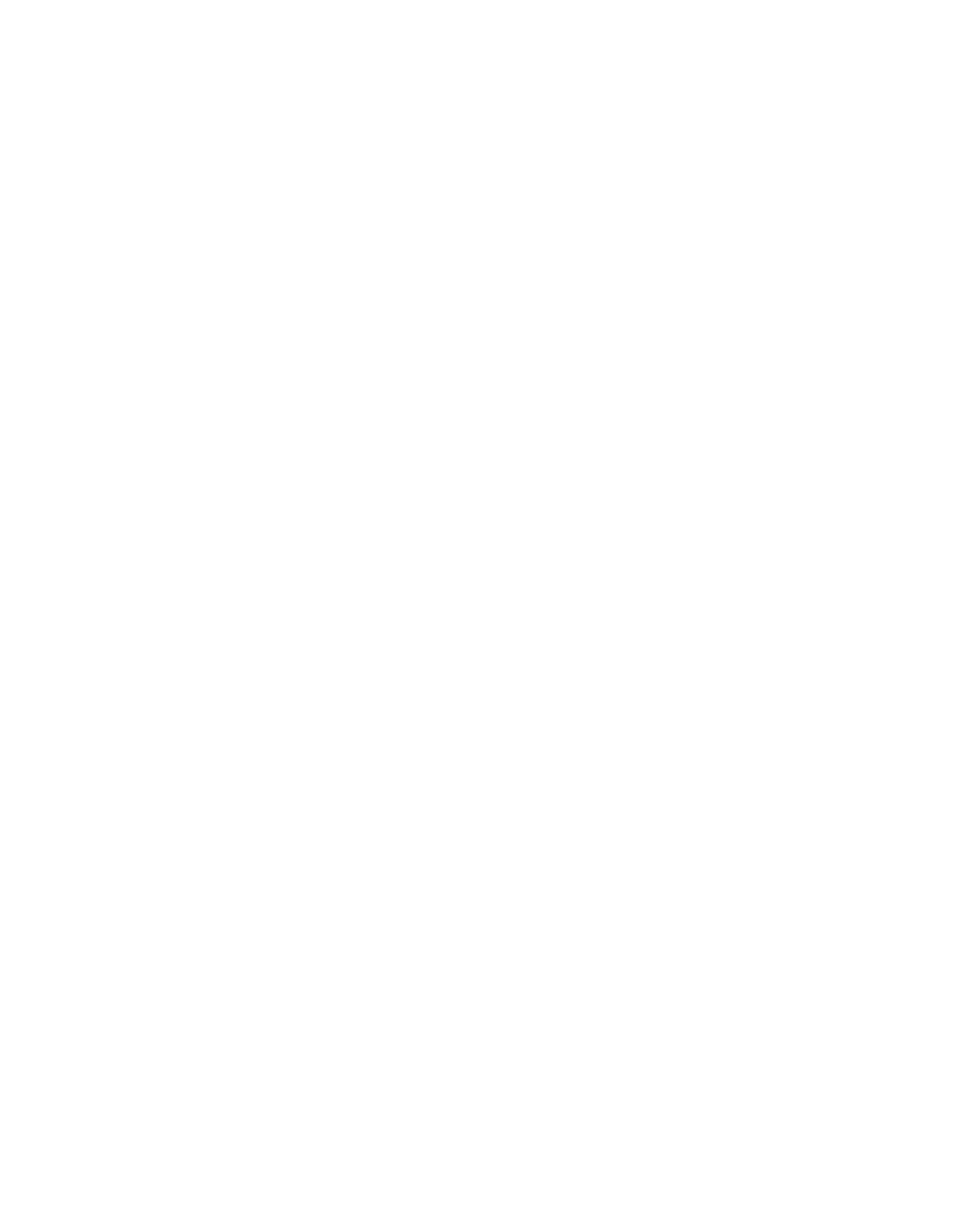#### <span id="page-10-0"></span>**ACKNOWLEDGMENTS**

The authors would like to thank the Iowa Department of Transportation for sponsoring this research. Thanks also go to the staff of the Iowa Traffic Safety Data Service for providing the traffic data used in this study.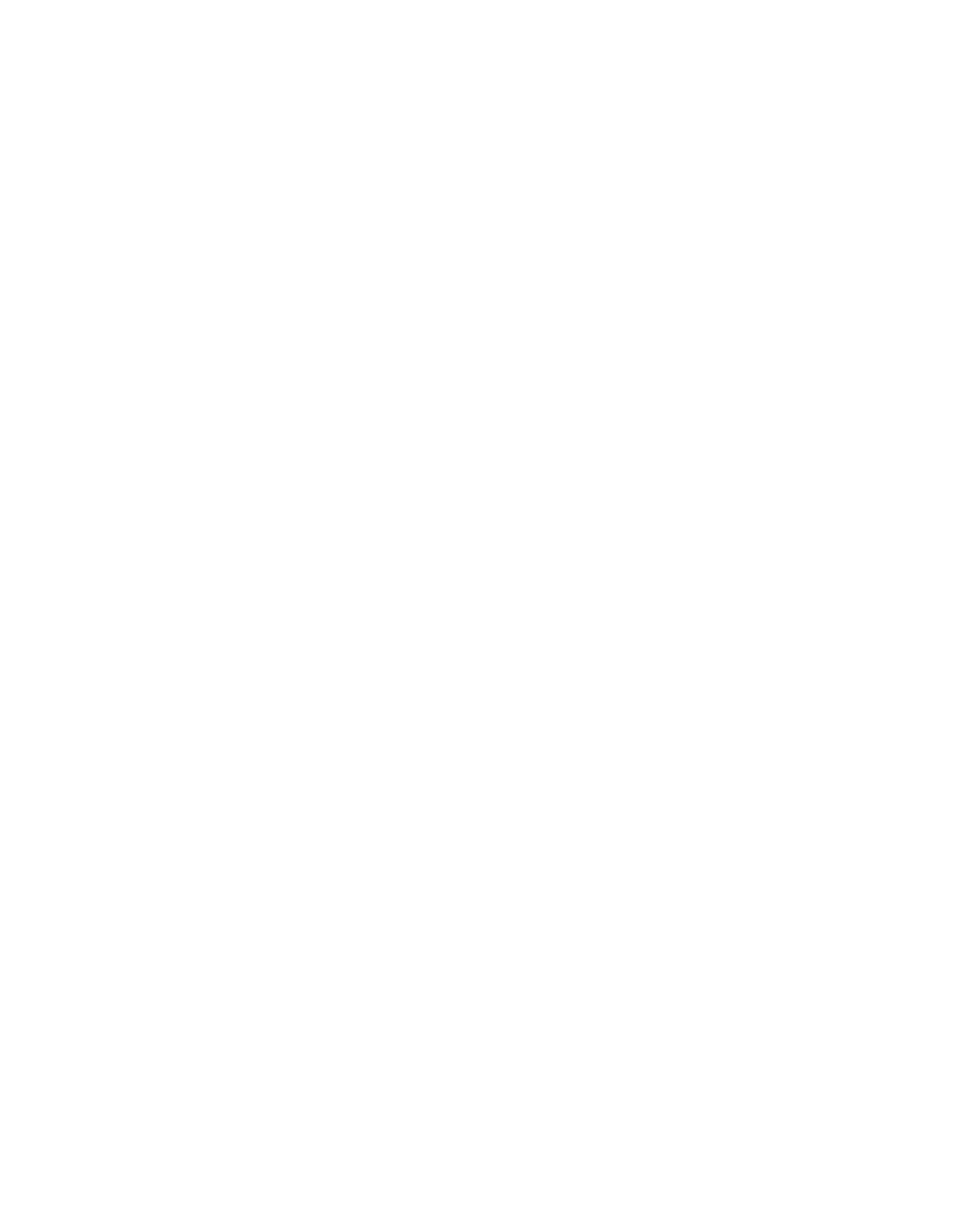#### <span id="page-12-0"></span>**PROBLEM STATEMENT**

The conversion of two-lane roadways to four-lane, divided expressways has become a common solution to the need for high-speed, higher capacity travel between rural and suburban communities. As traffic volumes increase on these facilities there are seemingly inevitable increases in intersection crashes. A frequently proposed solution to intersection crashes is the installation of traffic signals, with results that can at best be described as mixed. In some cases there have been reductions in crash risk following signalization while in others there has been no change or even an increase. The public perception seems to be that signals are the universal fix, while transportation safety specialists at present cannot state with assurance that installing signals at a particular intersection will be successful at reducing the frequency of problem crashes. In an effort to provide some indicators for the safe signalization of high-speed intersections, this study focuses on an analysis of a variety of intersection characteristics and how they relate to crash risk at these intersections.

This project expands upon work by Souleyrette and Knox (2005) that evaluated the safety of signalized intersections on high-speed expressways.

#### **LITERATURE REVIEW**

The literature provides a diversity of studies, with results that either support or reject the assertion that the safety of an intersection will improve with signalization. For example, Voss (1997) performed a before-and-after crash reduction and benefit/cost analysis to measure safety improvements in the state of Kansas. New traffic signals were found to reduce crashes by 45%. However, type and severity of crash and selection bias were not accounted for in that study. Thomas and Smith (2001) reported that installing 16 new traffic signals reduced overall crashes by 29%, with a 71% reduction in right-angle crashes but with increases of 44% in rear-end crashes and 41% in left-turn crashes. This study was a simple before/after study of 16 intersection projects using 3 years of before and 3 years of after data. Contrast this to Persaud (1988), who reported on studies whose results ranged from a 24% reduction to a 51% increase in total crashes after signal installation. Persaud concluded that a failure to account for regression to the mean and incorrectly interpreting the results of cross-sectional studies calls into question "…much of the knowledge about the safety impact of signal installation. In particular, the foundation of the belief that, where unwarranted, signal installation is likely to increase accidents appears to be shaky."

In a 1993 report for the Nebraska Department of Roads concerning economic justification of interchanges, Bonneson and McCoy developed regression models for the safety of signalized and unsignalized (2-way stop control) expressway intersections as well as interchanges using generalized linear modeling. They concluded that only the main and side road ADT values were significant in intersection crash prediction models and that expressway ADT was the only significant variable affecting crashes at interchanges They also found that interchanges were economically justified (considering all costs) at a side road ADT of about 4,000. They compared crash frequencies predicted by their models for main line ADT values between 7,000 and 15,000 and side road ADT between 100 and 4,000. Their analysis indicated that signalized intersections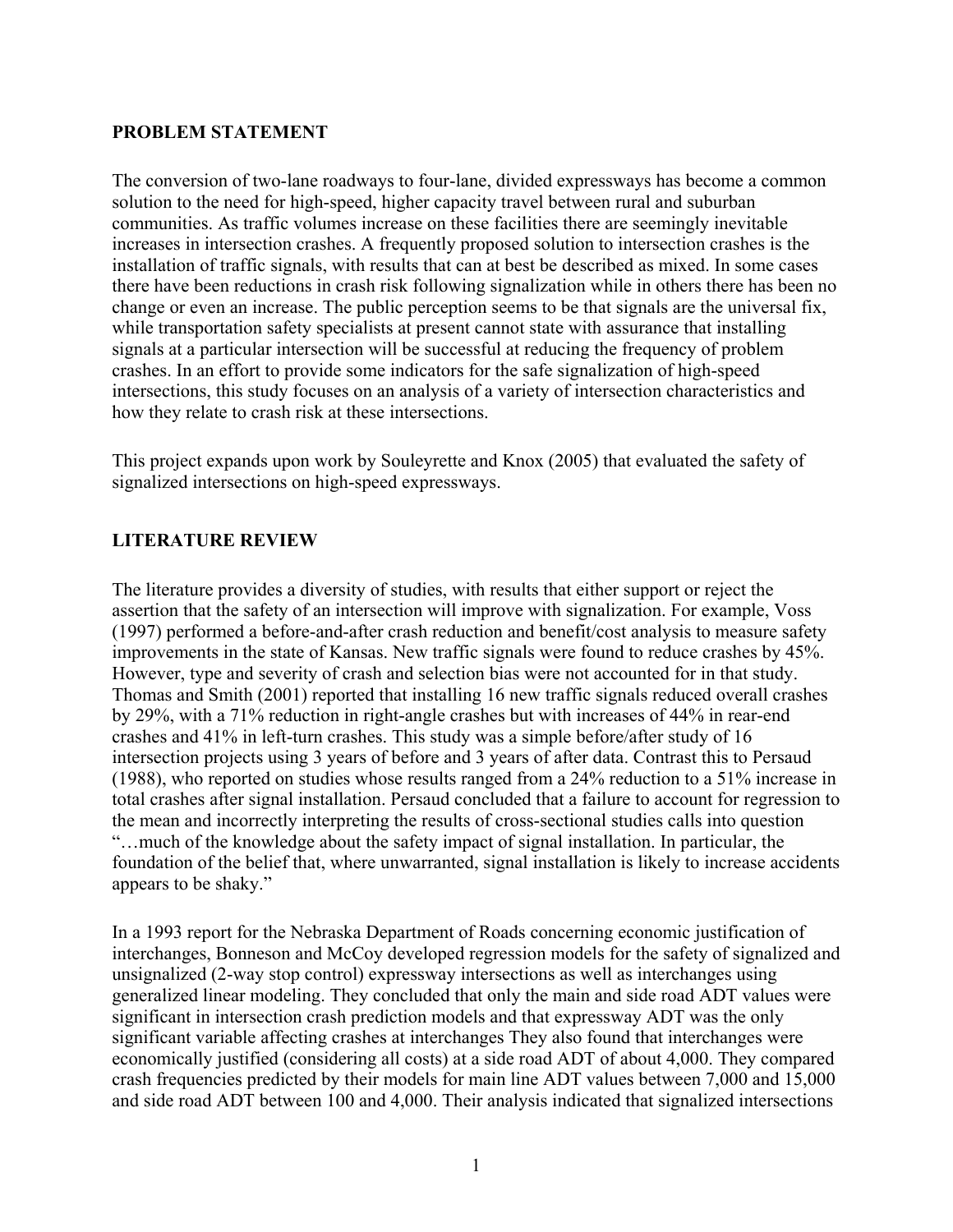<span id="page-13-0"></span>are expected to have more crashes than stop controlled intersection where side road ADT is greater than about one fourth of the main line ADT.

Several others have developed models to predict the crash frequency at expressway intersections. As far back as 1953, McDonald, in a study of 150 intersections in California, developed a series of curves relating the major and minor road daily volumes to average number of crashes per year. Abdel-Aty et al (2006) examined some 1,335 signalized intersections in Florida to develop a simplified procedure to use the number of approach lanes to predict crash frequency. Such a model may function well in locations where most of the mainline highways are at similar volumes such that they are approaching capacity. On rural highways the number of lanes is frequently not well correlated with volume but rather reflect minimum design standards.

Keller et al (2006) analyzed 22,748 crashes over 2 years at 832 intersections in Florida. They used regression tree analysis to determine the relationship between various site characteristics and different types of crashes. The most significant independent variable predicting angle crashes was the number of lanes on the minor road, while the presence of exclusive left-turn lanes on the minor road was the most significant independent variable predicting left-turn crashes. Daily minor road volume was most significant for side-swipe crashes, and minor road speed limit was not a significant predictor for any type of crash.

Sarchet (2005) examined the safety effect of signalizing intersections in Colorado. He examined 112 intersections that were signalized between January, 1993 and January, 2000, including 65 crash characteristics (including crash/injury severity, crash type, light conditions, weather, and driver factors). Each characteristic was compared before and after signalization at each intersection and across all intersections. The research concluded that the total number of crashes increased at 75% of the intersections and the total number of crashes also increased by 75%. Twenty-six crash types and attributes increased at a greater rate than traffic volume (including property damage only, injury, multi-vehicle, rear-end, approaching turn (left turning) crashes and persons injured).

#### **Expressways (Divided Highways)**

Harwood, et. al., in NCHRP 375 (1995) reported crash rates for signalized and unsignalized divided highway intersections. Rural 4-leg unsignalized intersections had an average crash rate of 0.17 crashes per million entering vehicles (0.10 fatal and injury crashes per MEV). Their urban counterparts had an average crash rate of 0.14 (0.07 fatal and injury crashes per MEV). While signalized rural intersections were not reported, signalized urban 4 leg intersections had an average crash rate of 0.16 (0.08 fatal and injury crashes per MEV). Little overall difference in crash rate was observed between signalized and unsignalized intersections in this study.

Souleyrette and Knox (2005) compared the results of a traditional (classical or naïve) before and after study of high-speed signalized expressway intersections to a study of the same intersections utilizing the Empirical Bayes method. Where the classical study method showed a reduction of 11.7 percent in crash rates, the Empirical Bayes method found a 4.8 percent reduction in crash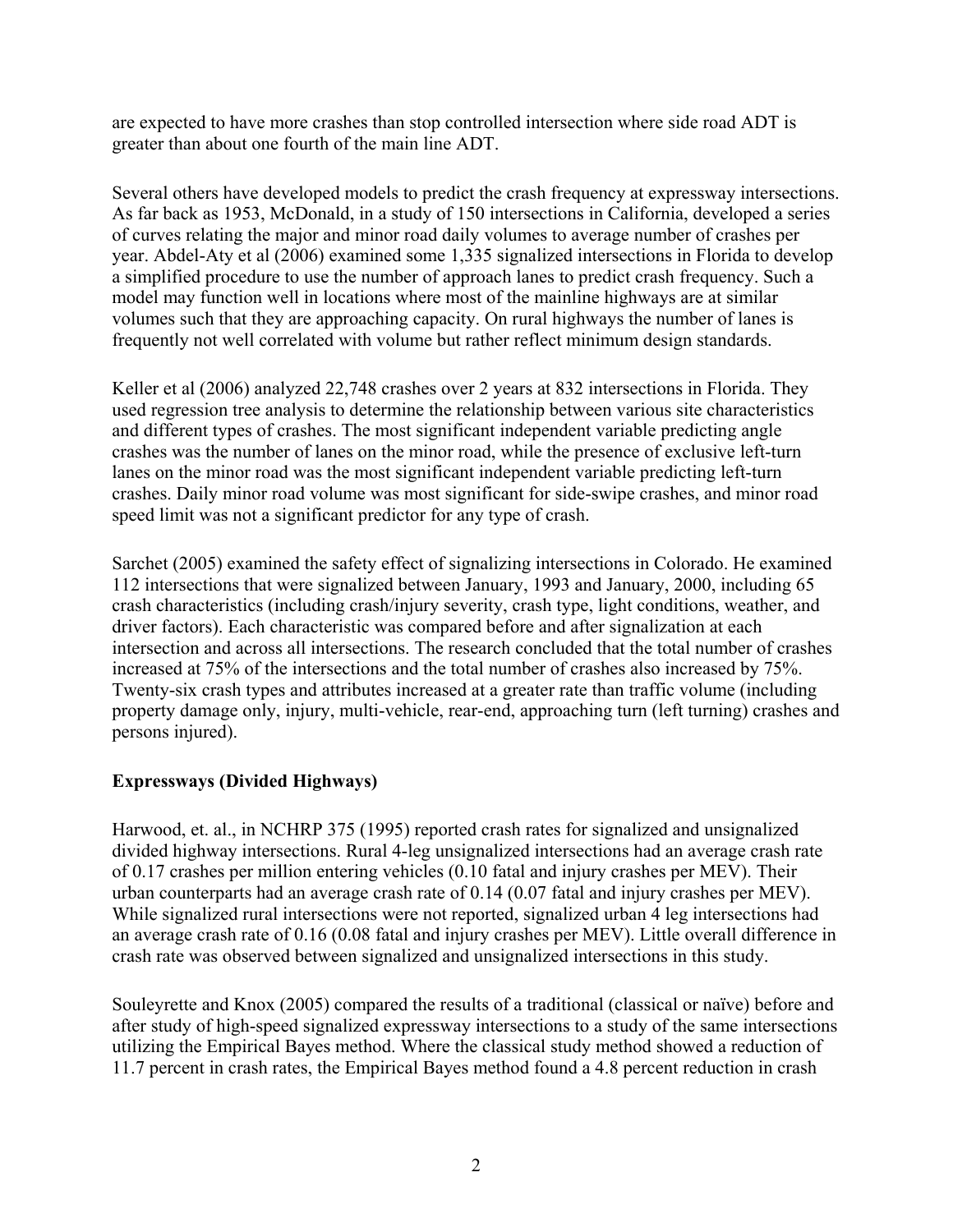<span id="page-14-0"></span>rate. They concluded that overall, while crash rates are slightly lower, crash costs at signalized intersections are much higher.

Regardless of statistical procedure used, the safety performance of signalizing particular high speed expressway intersections is mixed.

#### **METHODOLOGY**

Seventeen intersections were used in the current study, selected from the data studied by Souleyrette and Knox (2005). Two intersections studied by Souleyrette and Knox were removed to provide for a more homogenous comparison group. Table 1 lists the intersections.

|      |                   |                                     | <b>Expressway</b>  |
|------|-------------------|-------------------------------------|--------------------|
| Int# | <b>City</b>       | <b>Description</b>                  | <b>Speed Limit</b> |
| 01   | Raymond           | Dubuque Road and Plaza Drive        | 55                 |
| 02   | Waterloo          | West San Marnan Dr & Ansborough Ave | 55                 |
| 03   | <b>Mason City</b> | Iowa Hwy 122 & N. Roosevelt Ave.    | 50                 |
| 04   | Granger           | IA 141/190th                        | 55                 |
| 05   | Dubuque           | US 20 & Old Highway Rd              | 50                 |
| 06   | Iowa City         | Iowa Hwy 1 & Mormon Trek Blvd       | 50                 |
| 07   | Grimes            | Iowa Hwy 141 $&$ NW 54th Ave        | 50                 |
| 08   | Pleasant Hill     | Iowa Hwy 163 & Copper Creek Dr      | 50                 |
| 09   | Pleasant Hill     | Iowa Hwy 163 & NE 64th Street       | 55                 |
| 10   | Pleasant Hill     | Iowa Hwy 163 & NE 80th Street       | 55                 |
| 11   | Waterloo          | Broadway Street & Wagner Road       | 55                 |
| 12   | Osceola           | US 34 & Warren Ave                  | 50                 |
| 13   | Muscatine         | US 61 & Mulberry Avenue             | 55                 |
| 14   | Muscatine         | US 61& Isett                        | 55                 |
| 15   | Des Moines        | Iowa Hwy 28 & SW McKinley Ave       | 50                 |
| 16   | Pleasant Hill     | Iowa Hwy $163 \& NE 56$ th St       | 50                 |
| 17   | Ft. Dodge         | 2nd Ave S & Country Club Dr         | 50                 |

#### **Table 1. Study intersections**

For most of the intersections, Iowa DOT video logs were reviewed to determine attributes such as shoulder type, presence and type of left-turn lanes, presence and type of right-turn lanes, presence of curbs, type of left-turn signal phasing, presence of advance warning signs and flashers, and speed limit. The number of approach lanes was taken from the Iowa DOT's state roads database, then checked by reviewing the aerial photography and the video logs. Where video logs were not available, local officials were contacted or site visits were conducted. Using ArcGIS, the distance to the nearest access points, the orientation of the primary route, and the skew angle of the intersection were measured. Traffic volumes were taken from the Iowa DOT's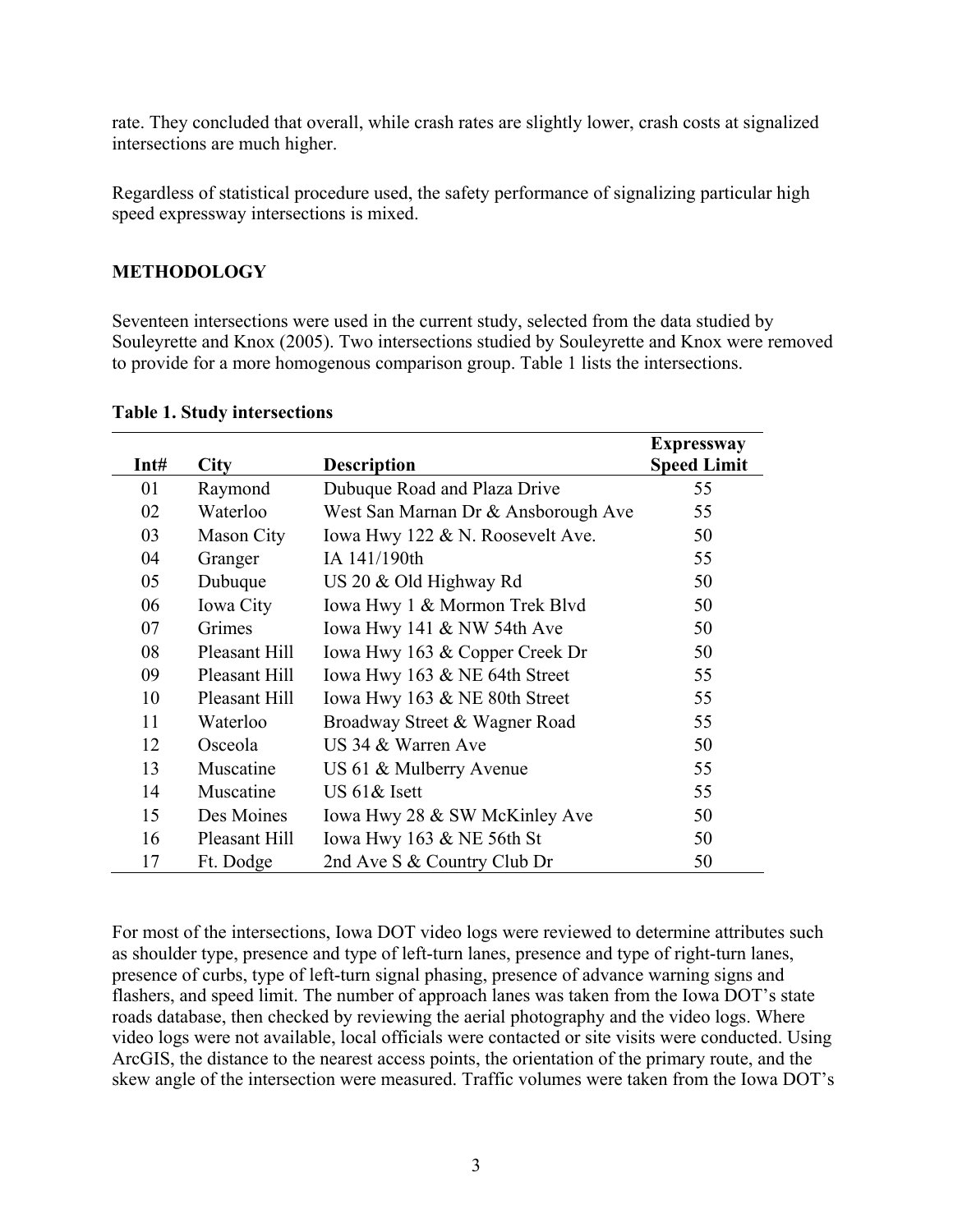<span id="page-15-0"></span>roadway inventory data, or GIMS database. Crash data and costs were taken from Souleyrette and Knox (2005).

Categorical variables were created to represent several of the intersection characteristics, as follows:

- Type of turn lane (either right or left) none, parallel, or offset
- Left-turn signal type protected, permitted, or protected plus permitted
- Type of advance flasher none, simple, and coordinated (prepare to stop when flashing)
- Median type –raised or depressed
- Shoulder type –granular, paved, or curb and gutter

Scatter plots were prepared to determine if there were any perceivable relationships or patterns in the data. Total change in crashes (before and after signalization) and changes in injury crashes were investigated. Change in injury crashes, while a smaller data set than total crashes, would seem to be a better indictor of the effectiveness of the signal, as these are the most expensive types of crashes, and the ones the safety community is most interested in reducing. Three years of data were used in both the before and after periods in this analysis. Data from the year of change (signalization) was omitted.

Figure 1 presents an example of these plots. In this case, change in crash frequency (positive means an increase in crashes) is plotted against side road ADT, showing no discernable pattern.



**Figure 1. Changes in injury and total crash frequenc vs. side road ADT** 

Figure 2 shows how changes in total crash frequency are related to the number of side road lanes. Sample size is indicated on the charts, in circled numbers. Note that there were only one T intersection (one side road lane) and one multilane side road (four side road lanes) included in the study. For the bulk of the intersections (two or three entering side-road lanes), overall there is little safety effect of signalization.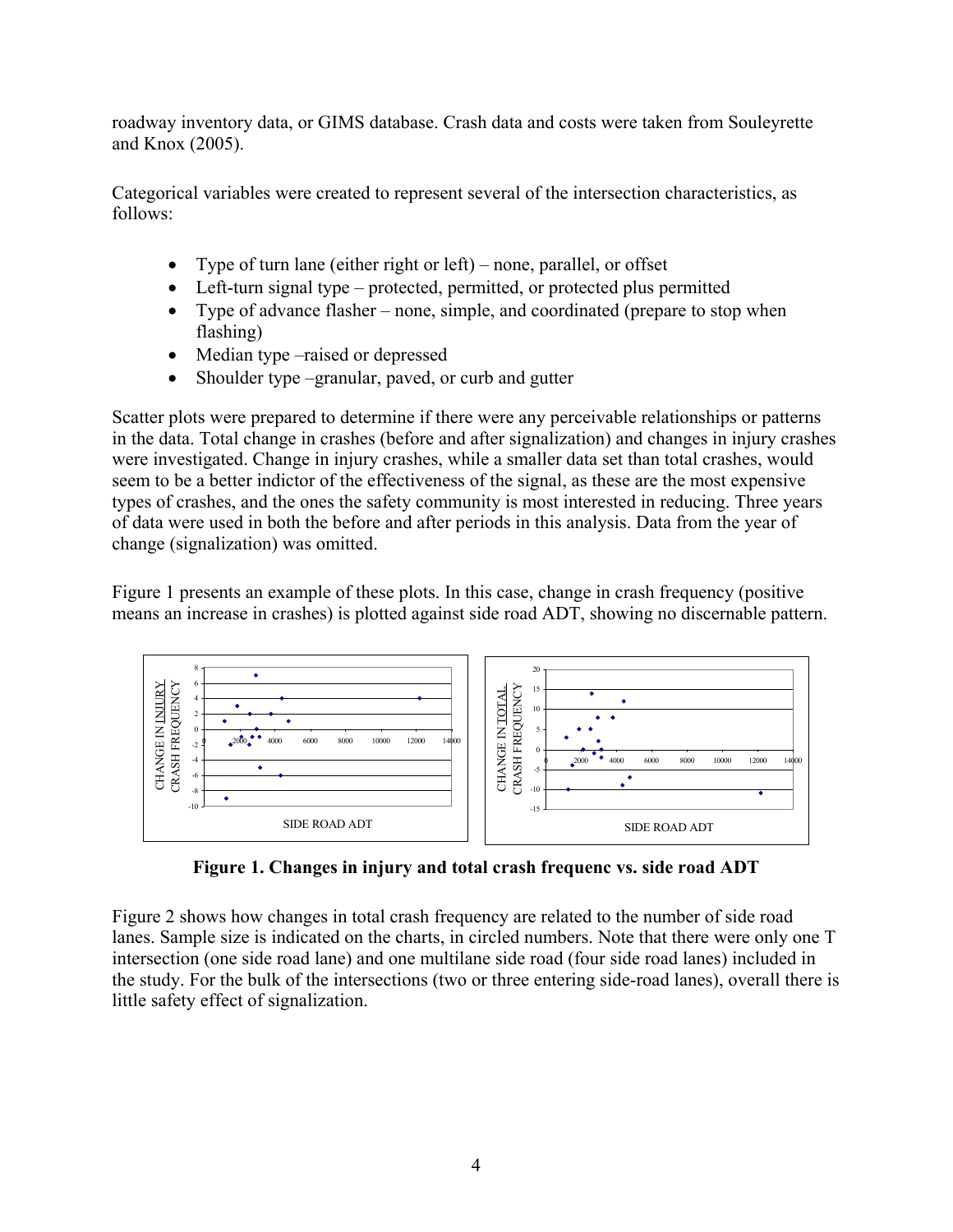<span id="page-16-0"></span>

**Figure 2. Change in crash frequency vs. number of side road lanes** 

#### **ANALYSIS**

An initial assessment of these intersections confirmed the variability in the impact of traffic signal installation on crashes, reflecting the findings of other studies as discussed above. Table 2 presents a basic summary of the study intersections and their total crash history. On average, the frequency of total crashes increased by about a quarter of a crash per year per intersection. However, intersections 1, 3, and 17 had either zero or very few crashes in the before period. This suggests that there may have been some changes (e.g., side road added at same time as signal) that are not reflected in the data we had available. If these intersections are removed, the effect of signalization is a reduction of crashes by about one per year per intersection.

On the whole, injury crashes are slightly reduced by signalization (0.06 crashes per year). If intersections 1, 3 and 17 are removed, this reduction increases to about 0.25 crashes per year.

All of these changes are small compared to the average total number of crashes  $(\sim 13)$  and injury crashes  $(\sim)$  expected in the before and after time periods.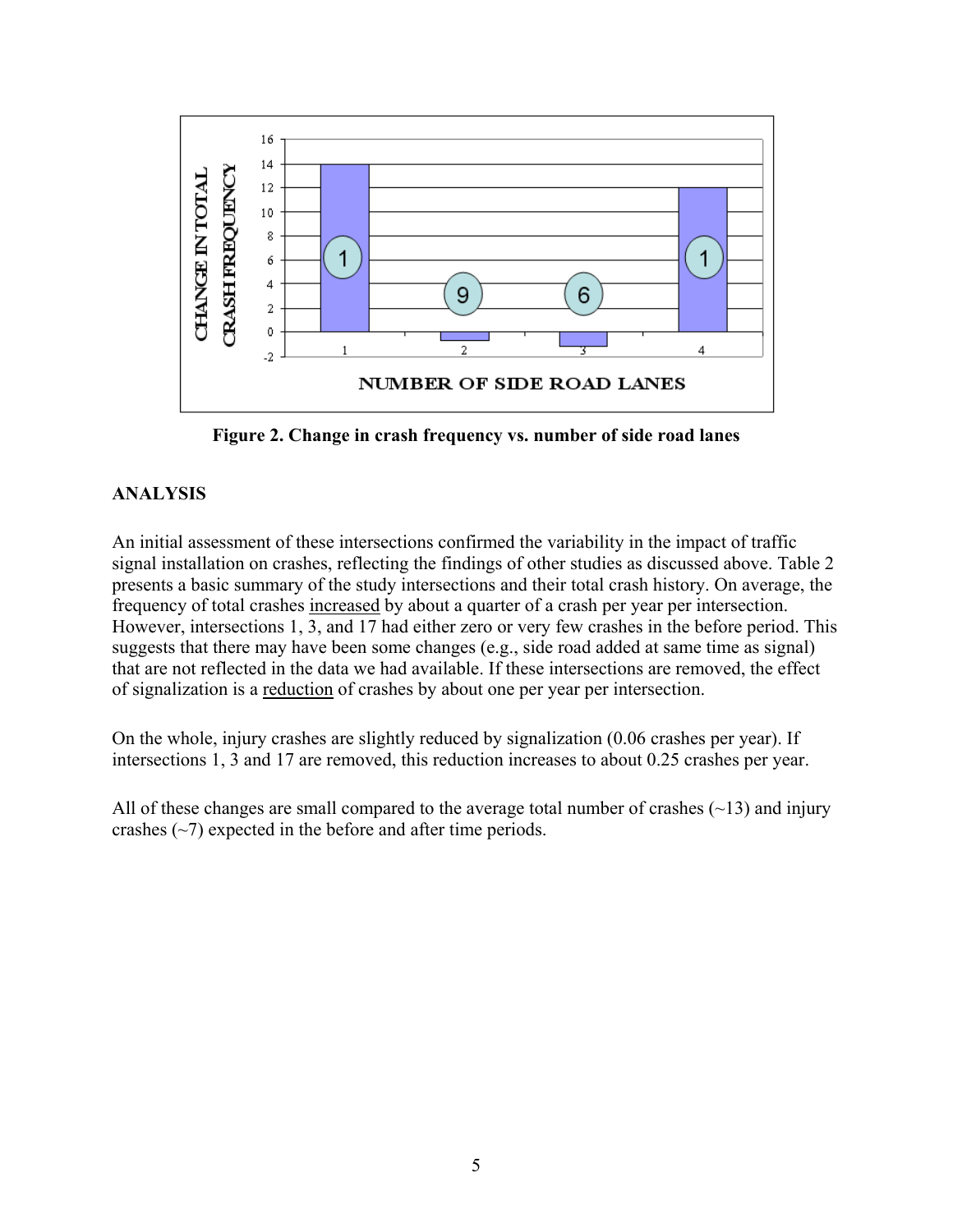|             | <b>Change in Total Crashes</b> |         | <b>Change in Injury Crashes</b> |         |  |
|-------------|--------------------------------|---------|---------------------------------|---------|--|
|             |                                | Annual  |                                 | Annual  |  |
| <b>Node</b> | <b>Total</b>                   | Average | <b>Total</b>                    | Average |  |
| 01          | 2                              | 0.67    | $\boldsymbol{0}$                | 0.00    |  |
| 02          | $-9$                           | $-3.00$ | $-6$                            | $-2.00$ |  |
| 03          | 12                             | 4.00    | $\overline{4}$                  | 1.33    |  |
| 04          | $-10$                          | $-3.33$ | $-9$                            | $-3.00$ |  |
| 05          | 14                             | 4.67    | $\overline{2}$                  | 0.67    |  |
| 06          | $-11$                          | $-3.67$ | $\overline{4}$                  | 1.33    |  |
| 07          | $-7$                           | $-2.33$ | $\mathbf{1}$                    | 0.33    |  |
| 08          | 8                              | 2.67    | $\tau$                          | 2.33    |  |
| 09          | $\boldsymbol{0}$               | 0.00    | $-1$                            | $-0.33$ |  |
| 10          | 5                              | 1.67    | $-2$                            | $-0.67$ |  |
| 11          | $-4$                           | $-1.33$ | $-2$                            | $-0.67$ |  |
| 12          | $-2$                           | $-0.67$ | $-1$                            | $-0.33$ |  |
| 13          | $\boldsymbol{0}$               | 0.00    | $-5$                            | $-1.67$ |  |
| 14          | $-1$                           | $-0.33$ | $-1$                            | $-0.33$ |  |
| 15          | 3                              | 1.00    | $\mathbf{1}$                    | 0.33    |  |
| 16          | 8                              | 2.67    | $\overline{2}$                  | 0.67    |  |
| 17          | 5                              | 1.67    | 3                               | 1.00    |  |
| AVG.        | 0.76                           | 0.25    | $-0.18$                         | $-0.06$ |  |

<span id="page-17-0"></span>**Table 2. Changes in total and injury crashes** 

Figure 3 presents the change in total crash frequency compared to the mainline ADT. The apparent trend is emphasized if the two data points having high ADT values are removed.



**Figure 3. Injury and total crash frequencies vs. mainline ADT** 

Changes in crashes by type were plotted against the number of side road lanes approaching the intersections. For most of the intersection groups, as expected, the reduction in broadside crashes is slightly greater than the increase in rear-end crashes. However, for intersections with one or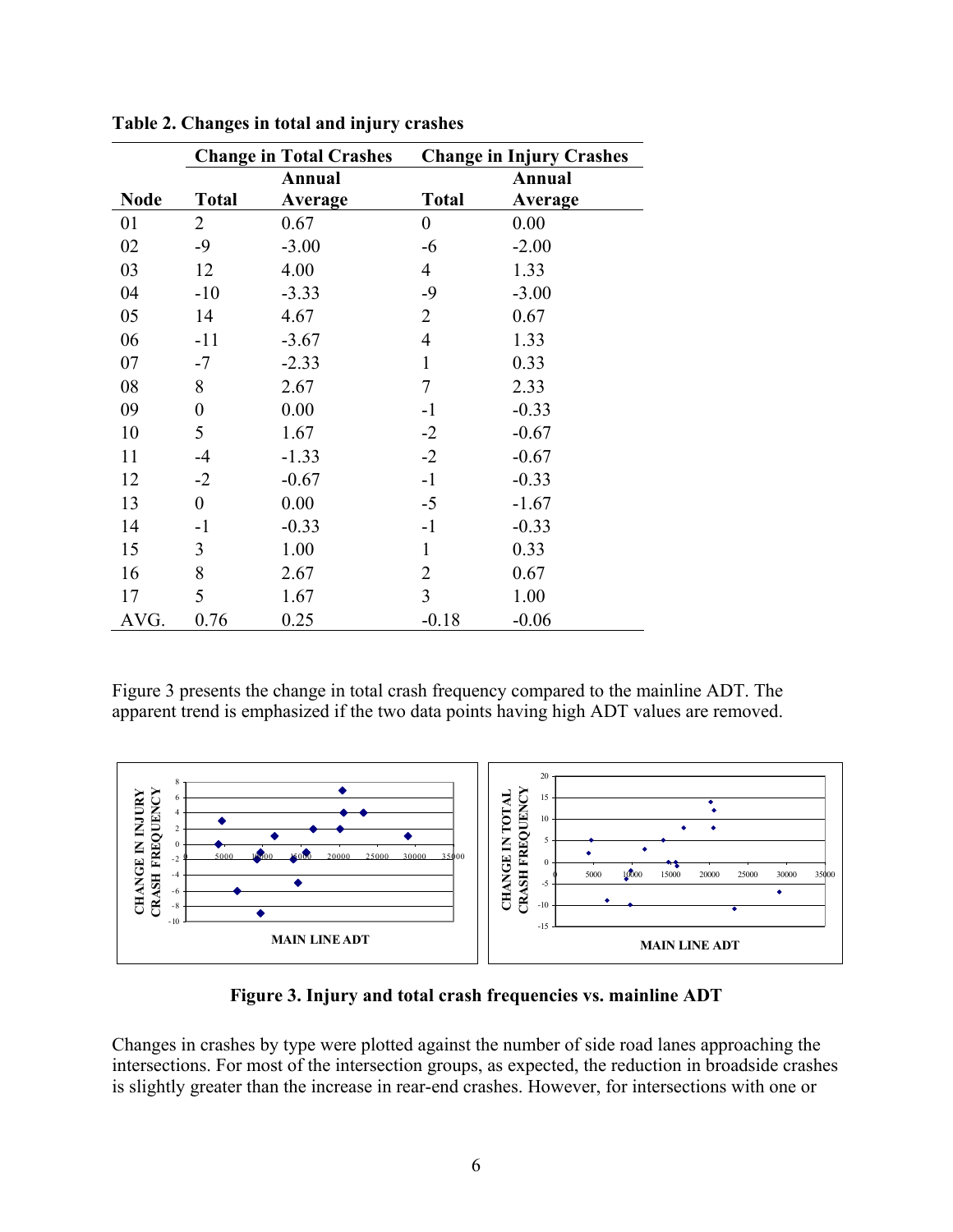<span id="page-18-0"></span>four side-road entering lanes, both types of crashes are noted to increase after signalization (because of the small sample size one should be careful in extending these results). See Figure 4.



**Figure 4. Change in crash frequency by number of side-road lanes** 

Figure 5 compares change in crashes by type for the two major road speed limits represented in the data set. Signalization appears to provide a greater safety benefit on the facilities with the 55 mph speed limit than on those with the 50-mph limit. Note the expected pattern for 55 mph intersections (increase in rear-ends, decrease in broadsides) while at 50 mph, both types increase.



**Figure 5. Changes in various crash types vs. mainline speed limit**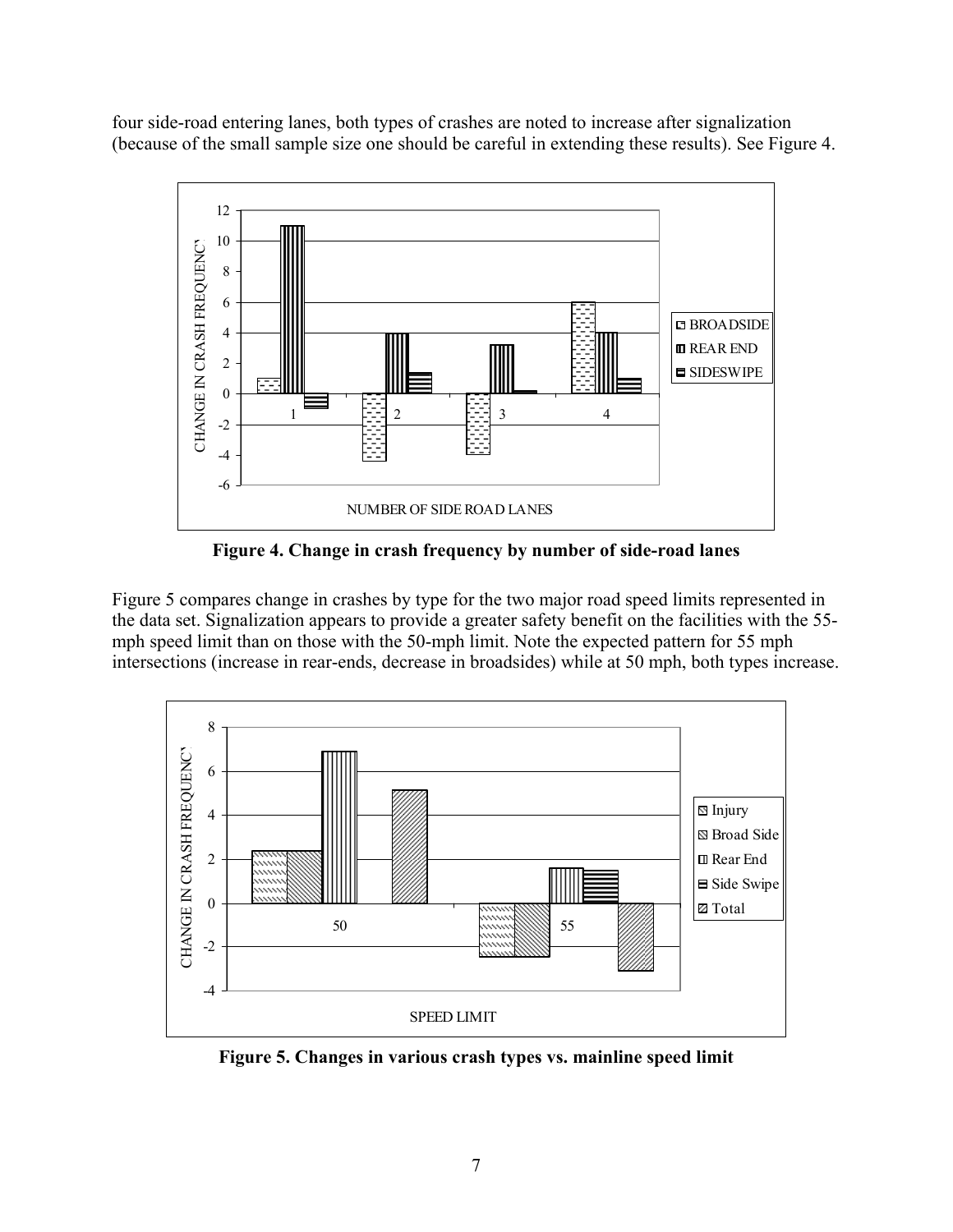<span id="page-19-0"></span>Figure 6 compares safety performance by type of left-turn protection (protected only, permitted only, and protected plus permitted). Seven of the intersections have protected-only phasing, five have permitted-only phasing, and five have the combined type of phasing. The protected and protected-plus-permitted signal types are associated with the lowest rate of broadside crashes and the highest rate of rear-end crashes, both by substantial margins. This finding is consistent with practitioner expectations (for example, see Persaud (1988)); it is generally viewed that broadside crashes are more severe than rear-end crashes, although in the higher speed regimes this may not always be the case. Note that only the intersections with the protected-only phasing showed a reduction in the frequency of injury crashes, again consistent with practitioner expectations. Note also that the total crash frequency went down for the intersections whose phasing includes protected left-turns while it went up for the intersections with permitted phasing.



**Figure 6. Change in crash frequency by type of left-turn signal phasing** 

Table 3 presents a comparison of the change in injury crash frequency (Inj  $\Delta$ ) to various site characteristics. As one would expect, the inclusion of a protected left-turn phase, either alone or with a permitted phase, is associated with lower crash frequencies. Somewhat surprisingly, the higher speed limits on the main line are associated with more improvement in crash frequencies. Less clear are the relations between ADT and the number of side road lanes on the one hand and the reduction in injury crash frequency.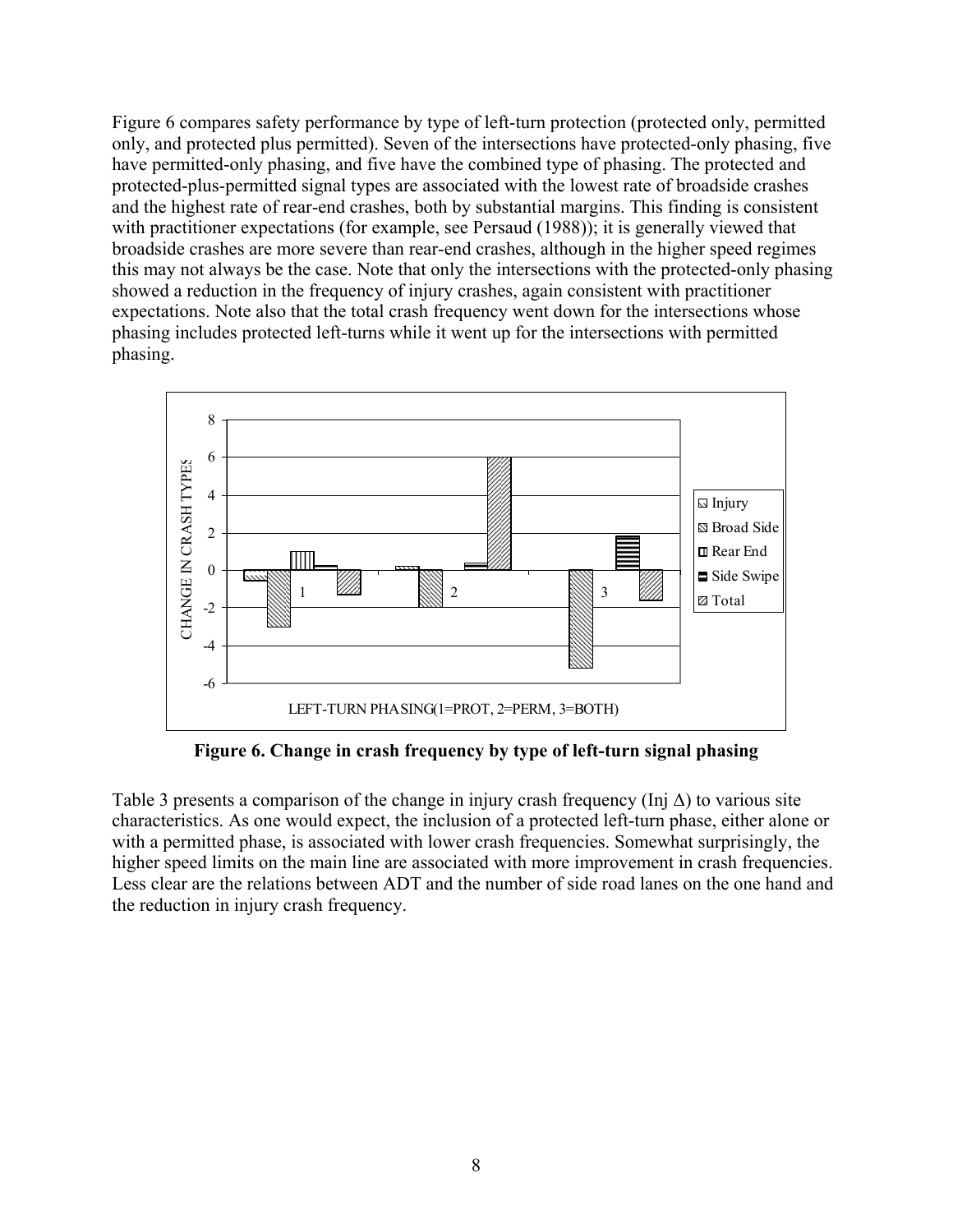|             |                | <b>Speed</b> |                 | Sideroad   | # Sideroad     | LT             |
|-------------|----------------|--------------|-----------------|------------|----------------|----------------|
| <b>Node</b> | Inj $\Delta$   | Limit        | <b>Main ADT</b> | <b>ADT</b> | Lanes          | <b>Type</b>    |
| 04          | $-9$           | 55           | 9,750           | 1,260      | $\overline{2}$ | $\overline{3}$ |
| 02          | $-6$           | 55           | 6,780           | 4,350      | 3              |                |
| 13          | $-5$           | 55           | 14,700          | 3,160      | $\overline{2}$ | 3              |
| 10          | $-2$           | 55           | 14,050          | 2,545      | $\overline{3}$ | $\overline{2}$ |
| 11          | $-2$           | 55           | 9,250           | 1,515      | $\overline{2}$ |                |
| 09          | $-1$           | 55           | 15,700          | 2,125      | $\overline{2}$ | $\overline{2}$ |
| 12          | $-1$           | 50           | 9,800           | 3,140      | $\overline{3}$ | $\overline{3}$ |
| 14          | $-1$           | 55           | 15,800          | 2,725      | $\overline{2}$ | 3              |
| 01          | 0              | 55           | 4,345           | 2,985      | 3              |                |
| 07          |                | 50           | 29,100          | 4,765      | $\overline{2}$ |                |
| 15          |                | 50           | 11,650          | 1,175      | $\overline{2}$ | $\overline{2}$ |
| 05          | 2              | 50           | 20,200          | 2,610      |                | $\overline{2}$ |
| 16          | $\overline{2}$ | 50           | 16,700          | 3,800      | 3              |                |
| 17          | 3              | 50           | 4,730           | 1,878      | $\overline{2}$ | 3              |
| 03          | 4              | 50           | 20,600          | 4,420      | $\overline{4}$ |                |
| 06          | 4              | 50           | 23,300          | 12,200     | 3              |                |
| 08          | 7              | 50           | 20,500          | 2,948      | $\overline{2}$ | $\overline{2}$ |

<span id="page-20-0"></span>**Table 3. Comparison of change in injury crash frequency and various site characteristics** 

#### **CONCLUSIONS**

In general, the crash frequency following signal installation seems to be directly related to the main line traffic volume. Signals also seem to have lower crash frequencies in the areas with main line speed limits of 55-mph than in the 50-mph areas. Side road volumes seem to be slightly lower in those areas with lower crash frequencies. With this small data set, there does not seem to be any well-defined relationship between the number of side road lanes and the crash frequency. As expected, protected left turn phasing lowers injury crash frequency.

#### **LIMITATIONS AND RECOMMENDATIONS FOR FURTHER RESEARCH**

Because some of these intersections were signalized as many as 12 years ago, it has been difficult to determine some of the site characteristics present in the three years before and after signalization. This especially pertains to the type of left-turn phasing, such that it is unclear as to the type of phasing at the time of interest. At some of the intersections there are indications that modifications have been made to the geometry, such that it cannot be assumed with complete certainty that the intersections were unchanged over the study period.

It should be especially noted that it appears reasonable to infer that the speed limit, signal phasing, and traffic volume could be correlated. Areas with higher volumes tend to be in more developed areas, where there is frequent pressure to lower speed limits. Signal phasing is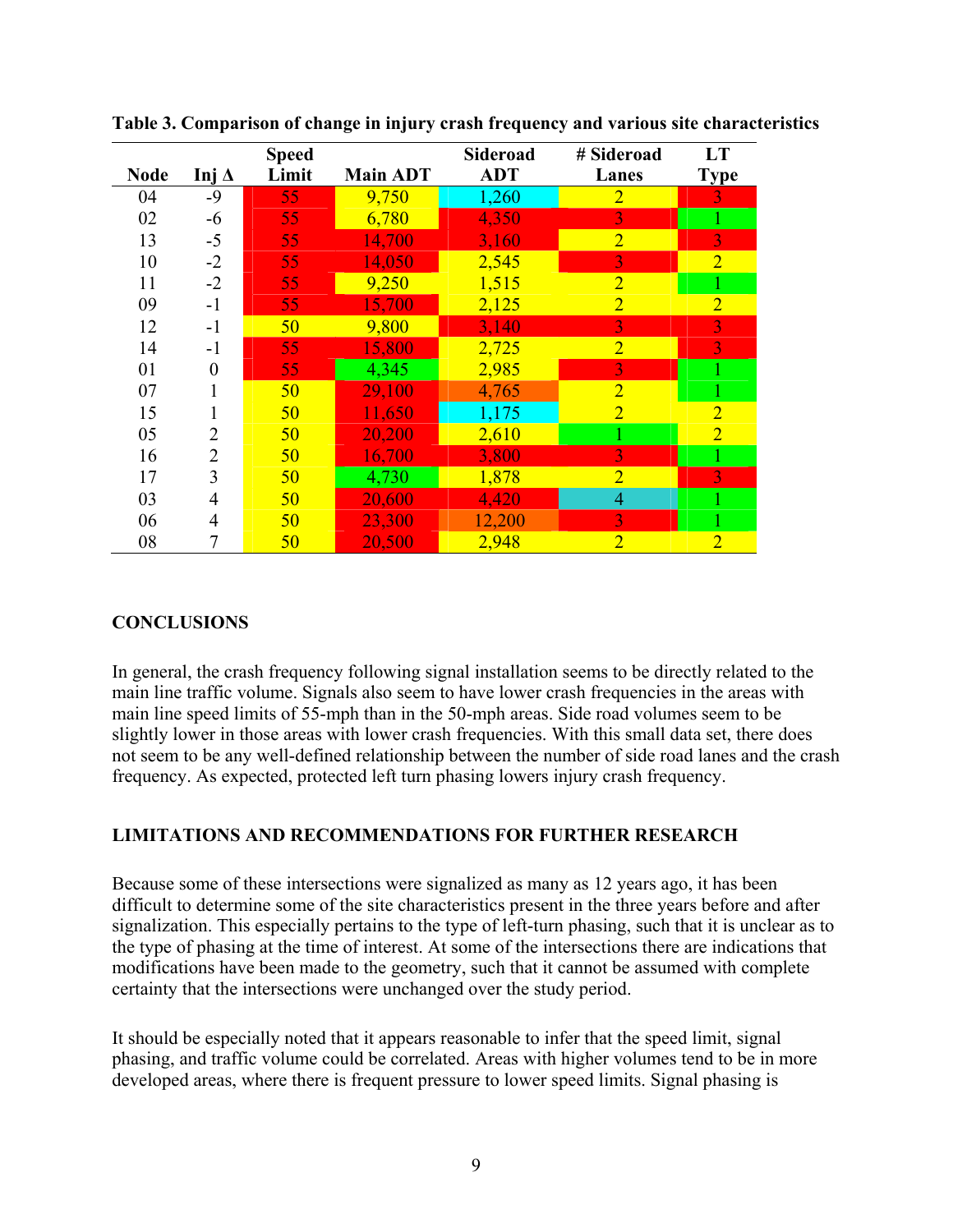frequently adjusted to provide for additional "green time" in higher volume areas by omitting protected phases.

A further limitation on this current research is in the size of the sample, comprising only seventeen intersections. Persaud (1988), in discussing a methodology for estimating the safety impacts of installing traffic signals notes "At least of 2 years of detailed traffic and accident data before and after (for) as many installations as possible (a minimum of 100) is required." He also notes that this minimum of 100 is for "each category of traffic volumes (individual turning movements) and accidents…" To meet this requirement for just three crash categories (such as the current study's broadside, rear-end, and sideswipe categories) and three left-turn signal types (protected, permitted, and protected/permitted) would necessitate a minimum of 900 intersections in the study. This number of intersections would require the involvement of multiple states or a national effort.

It was not the objective of this study to develop a reliable statistical prediction model but to dig into the details of each intersection and see if some explanation of the difference in safety performance could be observed to be related to site specific character. To that end, this research is a work in progress and additional details about the traffic, control, and geometry of each intersection are being pursued.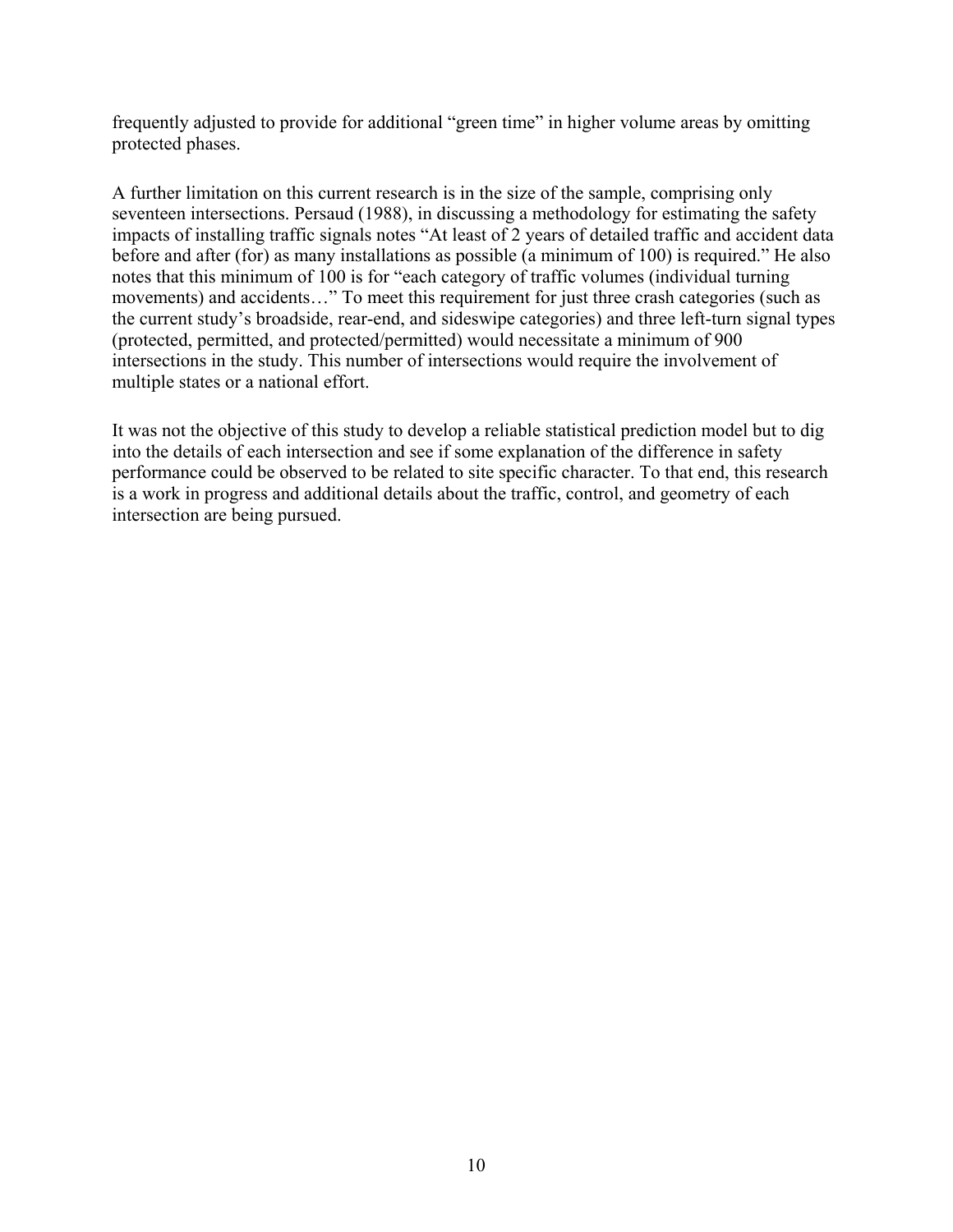#### <span id="page-22-0"></span>**REFERENCES**

- Abdel-Aty, M., H. Salkapuram, C. Lee, and P.A. Brady. April 2006. A Simplistic, Practical Approach to Identify Traffic Crash Profiles at Signalized Intersections. *ITE Journal*.
- Bonneson, J., and P. McCoy. 1992. *Interchange vs. At-Grade Intersection on Rural Expressways*. Research Report No. TRP-02-25-91. Lincoln, NE: University of Nebraska, Lincoln.
- Harwood, D.W., M.T. Pietrucha, M.D. Wooldridge, R.E. Brydia, and K. Fitzpatrick. 1995. *Median Intersection Design*. NCHRP Report 375. Washington, DC: National Cooperative Highway Research Program, Transportation Research Board.
- Hauer, E., J.C.N. Ng, and J. Lovell. 1988. Estimation of Safety at Signalized Intersections. *Transportation Research Record* 1185.
- Keller, J., M. Abdel-Aty, and P.A. Brady. February 2006. Type of Collision and Crash Data Evaluation at Signalized Intersections. *ITE Journal*.
- McDonald, J.W. 1953. Relation Between Number of Accidents at Traffic Volume at Divided Highway Intersections. *Highway Research Board Bulletin* 74: 7–17.
- Persaud, B.N. 1988. Do Traffic Signals Affect Safety? Some Methodological Issues. *Transportation Research Record* 1185.
- Sarchet, R.G. 2005. Signalization and Safety: A Study of the Safety Effects of Signalizing Intersections on Colorado State Highways. Paper presented at the Transportation Research Board National Roundabout Conference. http://www.teachamerica.com/ roundabouts/RA056b\_ppt\_Sarchet.pdf
- Souleyrette, R.R., and T. Knox. 2005. *Safety Effectiveness of High-Speed Expressway Signals*. Ames, IA: Center for Transportation Research and Education.
- Thomas, G.B., and D.J. Smith. 2001. *Effectiveness of Roadway Safety Improvements*. Ames, IA: Center for Transportation Research and Education.
- Voss, L.G. 1997. Accident Reduction Factors. Topeka, KS: Kansas Department of Transportation Bureau of Traffic Engineering.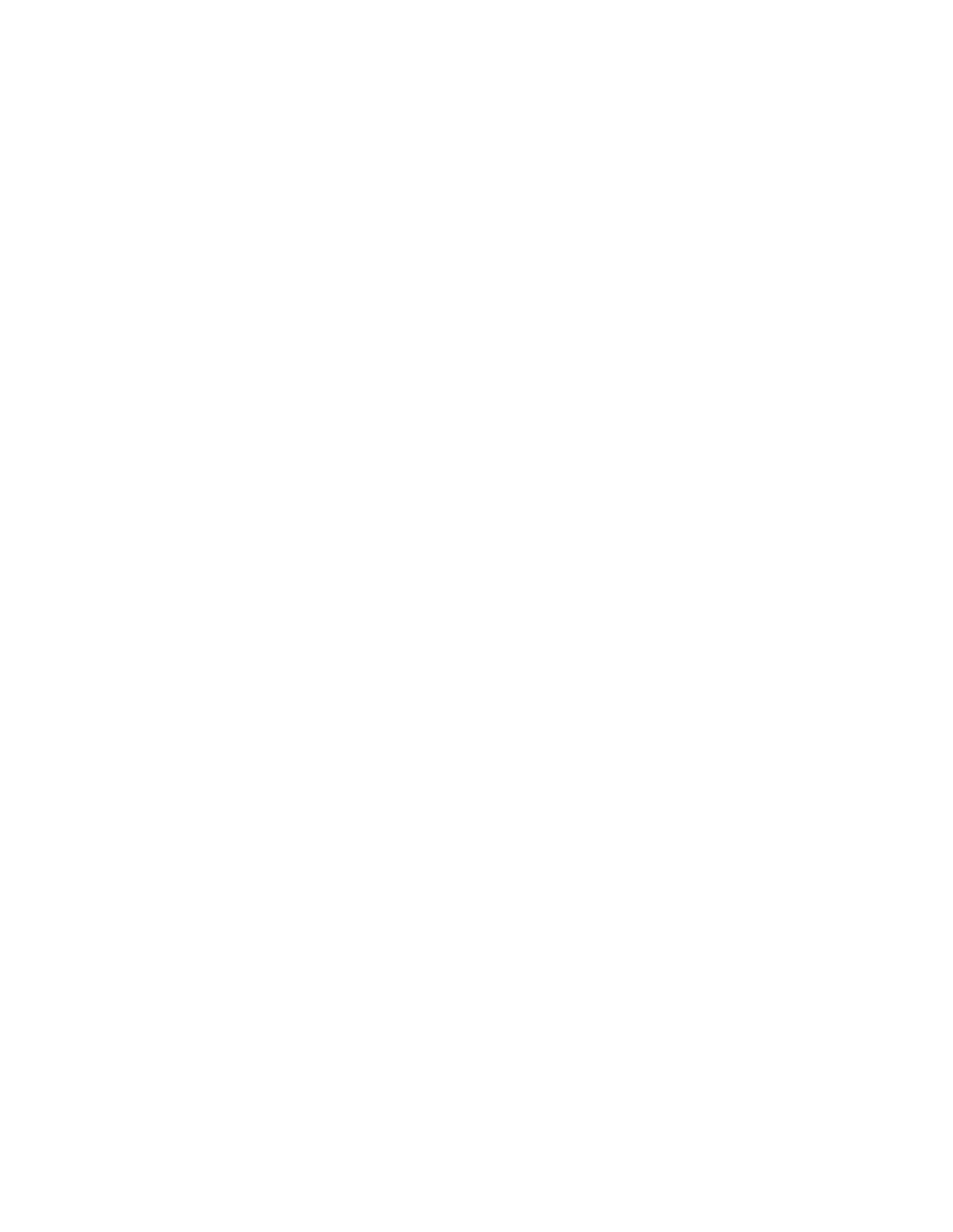#### <span id="page-24-0"></span>**APPENDIX A. SUMMARY DESCRIPTION OF CHARACTER**

#### **Intersection 01: Waterloo**

East west roadway is the expressway. It is 4-lanes divided at the intersection and to the east, with the 4-lanes dropping to 2 about 1100 feet west. The west approach has an AADT of 3,560 and the speed limit is 55 mph. The east approach has an AADT of 10,000, also with a speed limit of 55 mph. Ansborough is 4 lanes to the north and 2 lanes to the south. On the north approach the AADT is 8,100 and the speed limit is 35 mph; on the south approach the AADT is 600 and the speed limit is 45 mph. There is a golf course in the NW quadrant, with the access via Olympic Drive approximately 1000 feet to the north on Ansborough. The NE quadrant is developed, with an office-type building adjacent to the intersection. Access is from Home Plaza approximately 500 feet north of the expressway intersection. To the west of the intersection, in the SW quadrant, is an office or medical (?) facility with access to W. San Marnan via Galactic Drive, about 800 feet west of study intersection. Also in the SW quadrant is what appears to be a farmstead, located about 600 feet south of the study intersection. The first driveway to the farmstead is about 400 feet south. There is another farmstead in the SE quadrant, located about 900 feet south of the intersection. The land in the SE quadrant adjacent to San Marnan appears to be farm ground. There is what may be a frontage road along the south side of San Marnan, running east from just south of the intersection.

#### **Intersection 02: Iowa City**

Iowa Highway 1 is oriented NE/SW. According to the aerial imagery (Google maps) Mormon Trek Blvd connects SE to Dana Rd. SE, while the 2002 CIR orthophotos show a small business or office building at the intersection with its driveway being the SE approach to the intersection. The NW approach on Mormon Trek Blvd shows an AADT of 12,200 with a speed limit of 35 mph. Iowa Hwy 1 has an AADT of 25,300 and a speed limit of 55 mph on both approaches. The left-turn lanes on Hwy 1 are parallel to the mainline (not offset) and the median is grass. There is a right-turn lane for west-bound traffic on Hwy 1. Hwy 1 appears to be on a downgrade from west to east and is on a slight horizontal curve through the intersection. To the SW the nominally east ramp terminals of US 218 are about 700 feet away from the intersection. There is an entrance about 800 feet NE of the intersection. No other accesses along IA 1. The first driveway on Mormon Trek Blvd. is about 450 feet NW of the intersection. Traffic signals are on mast arms, with secondary signals on the poles and on separate poles (for cross-traffic) in the median. The left-turn signal for east-bound traffic is located on the secondary pole in the median, while the left-turn signal for west-bound traffic is on the mast arm. The left-turn phasing appears to be protected only. There are signal advance warning signs with red flags on both sides of the eastbound lanes, just on the west side of the bridge over US 218. There is an advance guide sign for Mormon Trek Blvd on the right side for east-bound traffic, however, it is approximately opposite the beginning of the left-turn lane and perhaps should be located farther west. The intersection is lighted. Shoulders on Hwy 1 are granular. There is commercial or office development on both sides of Mormon Trek Blvd on the NW side of IA 1. The business at the west corner of the intersection is an automobile dealership, while the business on the north corner is a fast food restaurant.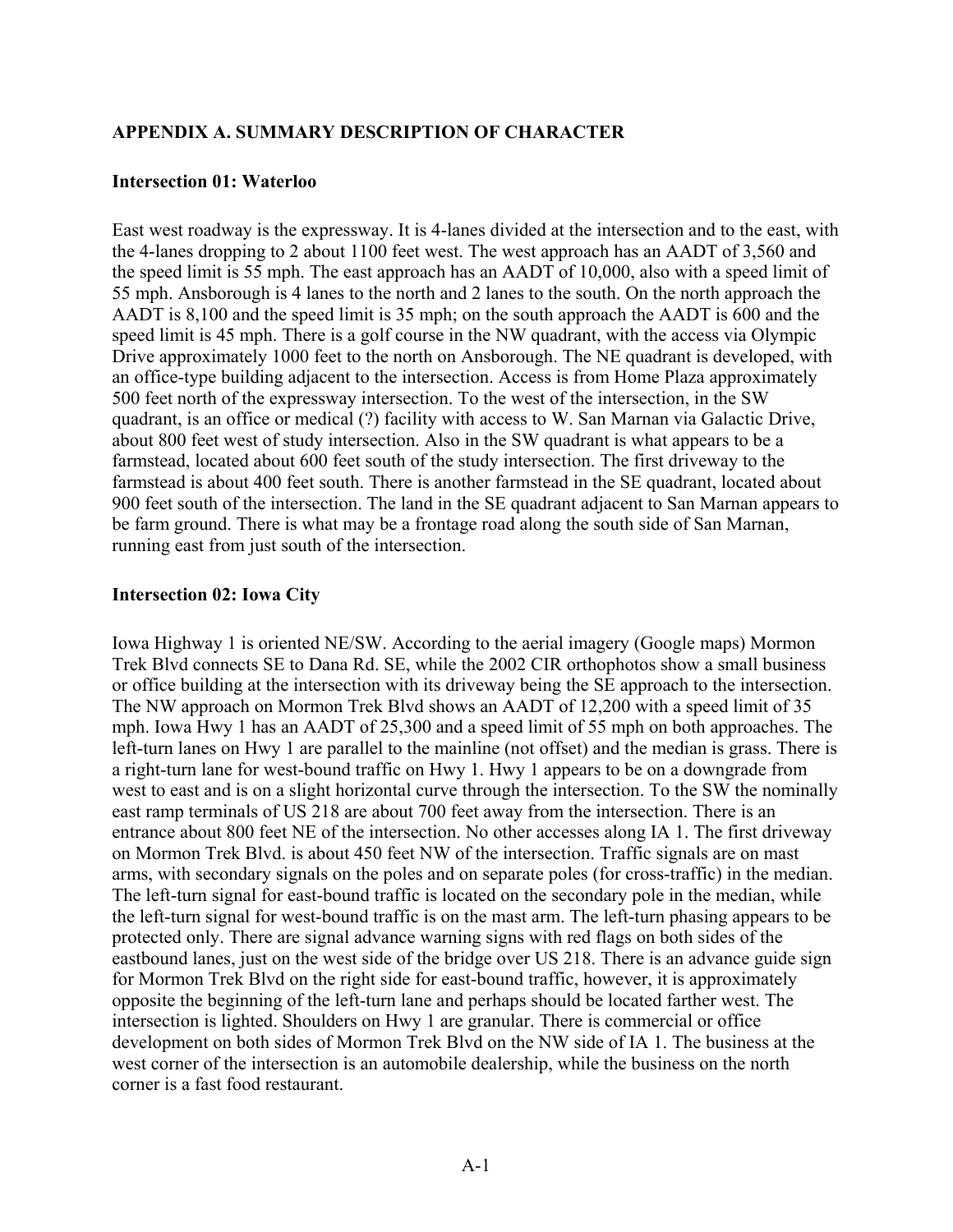#### **Intersection 03: Cedar Rapids**

The west ramp terminal of I-380 is about 750 feet east of the intersection. At the intersection Wright Brothers Blvd. is four lanes, with a painted median on the east approach and a depressed median to the west. The west approach has an AADT of 8,600 and a speed limit of 45 mph, while the east approach has an AADT of 1,000 and a speed limit of 55 mph. Between the intersection and the interchange the expressway transitions from 4 lanes to 2 lanes. On the north side of the expressway, about 400 feet west, is a side street with no median break. Atlantic Drive, about 900 feet west, has a full median break with turn lanes. The north approach has an AADT of 4,560 and a speed limit of 55 mph, while the south approach has an AADT of 4,910 and the same speed limit. At the intersection,  $6<sup>th</sup>$  Street S.W. has left turn lanes and a single through lane for N/S traffic. The intersection is about 1.7 miles east of the Eastern Iowa Airport. America Blvd. is located about 550 feet north of the intersection. There is a business to the southeast of the intersection, with its access to  $6<sup>th</sup>$  Street S.W. about 550 feet south of the intersection, which appears to be a truck service or fueling operation. The CIR orthophotos show no development adjacent to the intersection.

#### **Intersection 04: Altoona**

US 6 is the expressway in this intersection. It is oriented NE/SW, with the US 65 east ramp terminus forming the cross-street. The speed limit through the intersection is 45 mph, although it changes to 55 mph just to the NE of the intersection. Shoulders are granular. The AADT to the northeast is 6,400 and to the southwest it is 7,000. The northbound on-ramp is the NW leg; it has an AADT of 2,540 and a speed limit of 55 mph. The SE leg is a one-lane connector between US 6 (Hubble) and 8th Street SW; it has an AADT of 1,990 and a speed limit of 55 mph. It serves as an extension to the northbound exit ramp from US  $65$  to  $8<sup>th</sup>$  Street SW.  $36<sup>th</sup>$  Ave SW is about 1100 feet to the NE of the intersection and provides access to a Menard's that is immediately adjacent to the intersection. Other businesses in the area include Lowe's, Target, and Wal-Mart. The NB ramp terminus forms the cross-street at this intersection. The only service provided by the ramps is access to US 65, and they are one-way. To the SW the expressway becomes Hubble Avenue and is not divided. The SB ramp terminus is about 660 feet to the SW of the signalized intersection. The study intersection is lighted. Traffic signals are mounted on mast arms, with the signals for the ramp traffic mounted in the grassed median. There are signal ahead signs for west-bound traffic. The east-bound left turns onto US 65 are protected plus permitted.

#### **Intersection 05: Grimes**

Iowa Hwy 141 is oriented N/S at this intersection with NW 54<sup>th</sup> Street. There is a frontage road going south about 200 feet east of the intersection. There are gas stations/convenience stores on the northeast and southeast quadrants; the one on the southeast is on the east side of the frontage road. The driveway to the convenience store on the NE is about 400 feet east of the expressway intersection. At the time of the aerial photography there was no development adjacent to the highway on the west side. To the north the next access is to a commercial/office development on the west side, located about ¼ mile from the intersection. There is a T-intersection about 1200 feet to the south of NW 54<sup>th</sup> that connects to the frontage road. The speed limit at the intersection is 50 mph, although just to the south it is 45 and about ¼ mile to the north it changes to 55 mph.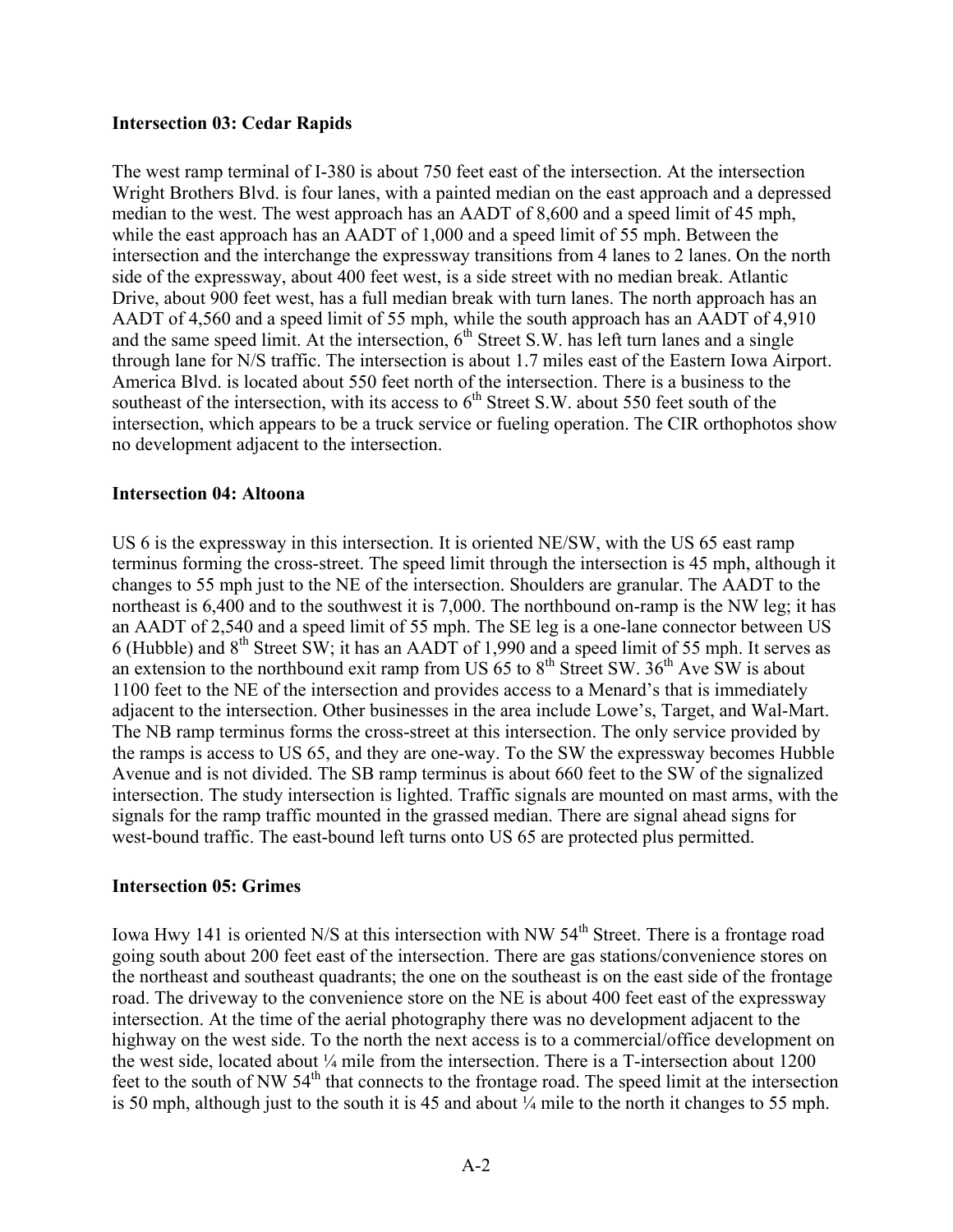The south leg has an AADT of 30,900 and the north leg has an AADT of 27,300. The AADT on NW 54<sup>th</sup> Street is 5,200 to the east and 4,330 to the west. The speed limit is 45 mph on NW 54<sup>th</sup> Street. This intersection has heavy truck and commuter traffic. During the summer of 2005 this intersection was reconfigured to extend the left-turn lanes and to add a right-turn lane for northbound traffic and a third lane for southbound traffic wanting to enter I-35/80 about 1,800 feet to the south. Traffic signals in the video log (from 2001) show signals on mast arms with no secondary indications on the masts. Left-turn indications were for protected-only phasing. Shoulders were granular. There were signal ahead signs with warning flashers. Right turns for expressway traffic were made from the right lane, although there was evidence that vehicles were using the shoulders as well.

#### **Intersection 06: Pleasant Hill**

This first of two expressway intersections in Pleasant Hill is on Iowa Hwy 163 at NE 64<sup>th</sup> Street. Hwy 163 is oriented E/W at this location and has two through lanes in each direction, with a grassed median about 50 feet in width and granular shoulders. Hwy 163 is on an upgrade for east-bound traffic approaching the intersection. The intersection is about ¾ of a mile east of the US 65 interchange. To the east of the intersection the highway has a gradual curve to the north. The aerial photography shows a median cross-over and field entrances about 1200 feet to the east of the intersection as well as about  $\frac{1}{2}$  mile to the west. There are offset left-turn lanes on Hwy 163. There are right-turn lanes for east-bound and west-bound traffic. There is also what appears to be a field entrance about 2000 feet to the west of the intersection, but with no median cross-over. Development in the area is primarily residential, on large lots. There is what appears to be a cemetery adjacent to the highway in the NE quadrant of the intersection, with its first entrance about 300 feet to the north. The first entrance to the south is about 350 feet south of the intersection. NE  $64<sup>th</sup>$  has a T-intersection about 800 feet to the north of Highway 163. This intersection is 2 miles west of SE Polk High School and about 7 miles west of the Polk County Sanitary Landfill. The speed limit at the intersection is 55 mph although it changes to 65 just east of the landfill. The AADT on Hwy 163 is 17,400 to the west and 14,000 to the east. The AADT on NE  $64^{\text{th}}$  Street is 2,220 to the north and 2,030 to the south. Speed limits on NE  $64^{\text{th}}$  are 55 mph. Traffic signals are on mast arms, in the 4 quadrants of the intersection. Left-turns on the expressway are permitted only. West-bound traffic has advance signal warning signs, with a flasher on the right side sign.

#### **Intersection 07: Pleasant Hill**

This intersection is on Iowa Hwy 163 at NE  $80^{th}$  Street. Hwy 163 is oriented E/W at this location and as two through lanes in each direction with a grassed median about 80 feet wide. The expressway shoulders are granular. The AADT on Hwy 163 is 14,900 to the west and 13,200 to the east. The AADT on NE  $80^{th}$  is 2,700 to the north and 2,390 to the south. The speed limit on the north approach is 55 mph while on the south approach it is 30 mph. The left-turn lanes (on the expressway) are offset and there are advanced warning flashers with "prepare to stop when flashing" signs. There are entrances to SE Polk High School about 1300 feet east and 600 feet south of the intersection. There are two homes in the NW quadrant of the intersection, with one driveway only about 65 feet north of the north edge of the through pavement and the other driveway about 500 feet north. There is no development in either the NE or SW quadrants. North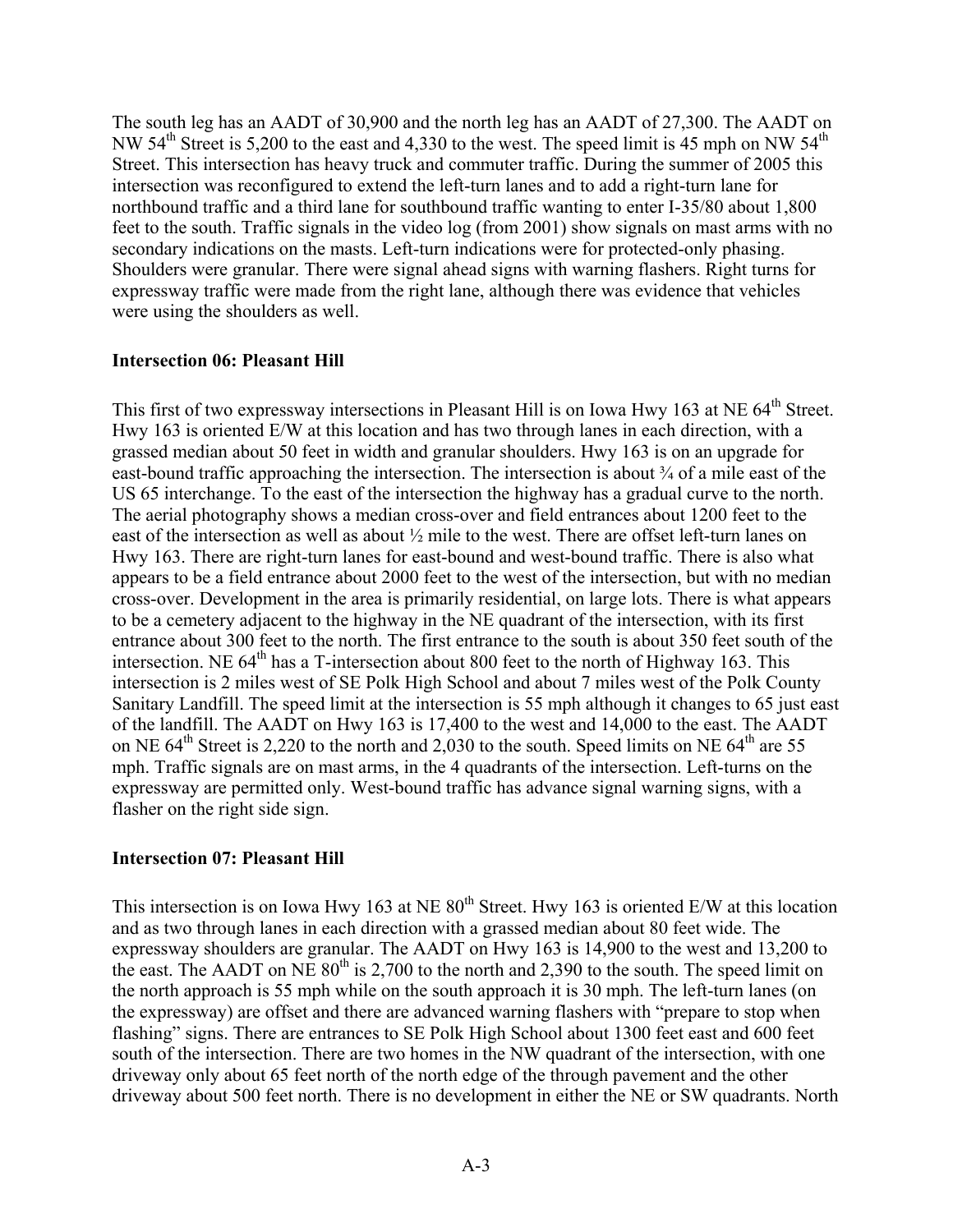of the east entrance to the high school is a residential development with large lots. The intersection is about 2 miles east of the NE  $64<sup>th</sup>$  Street intersection and about 5 miles west of the Polk County Sanitary Landfill. The speed limit is 55 mph at the intersection and it changes to 65 about 6 miles to the east. There is a public access golf course about  $\frac{3}{4}$  of a mile south of Hwy 163. NE 80<sup>th</sup> Street provides the major access to the high school from Altoona. There are six signal mast arms sets. Signals for through traffic are on far-side mast arms. Signals for east and west bound left-turns are on the ends of mast arms located in the median. Cross-street signals are mounted far-side and in the median. Signal progression for the cross-street is set to prevent trapping vehicles in the median. There are no advance guide signs with the cross-street identification, although the street name is mounted on the cross-arm of the signals.

#### **Intersection 08: Davenport**

This intersection is on US 61 at the west ramp terminus (southbound ramps) of I-280. It is located about 800 feet west of the east ramp terminus and about 1,100 feet east of a 4-legged intersection with  $118<sup>th</sup>$  Avenue. The expressway is oriented E/W and adjacent development appears to be primarily residential. There is no development immediately adjacent to the intersection. The speed limit at the intersection is 55 mph, although it changes to 65 mph about 1.6 miles west. The AADT to the west of the intersection is 17,200 and to the east it is 13,700. The speed limit on the exit ramp is 55 mph and the AADT is 3,770, while the AADT on the entrance ramp is 2,150 and its speed limit is 45 mph. There is a horizontal curve beginning just west of the intersection. The median is raised and it ends about 750 feet east of the east ramp terminus or about 1,600 feet east of the intersection (west terminus). To the west of the intersection the shoulders are granular; there are curbs and gutters to the east. Traffic signals are on mast arms, with a secondary signal for west-bound left-turns in the southwest quadrant. Leftturning traffic has protected plus permitted signal phasing. The intersection is lighted.

#### **Intersection 09: Carlisle**

This intersection is on Iowa Hwy 5 at Scotch Ridge Road. The expressway is oriented NW/SE and the intersection appears to be the primary access to Carlisle. In the vicinity of the intersection the median is paved and there are concrete curb and gutters to the south with granular shoulders on the outside to the north of the intersection. The highway is on a slight horizontal curve through the intersection. About 130 feet to the northeast Scotch Ridge Road forms a T-intersection with a frontage road, identified in GIMS as old State Road 983 that runs parallel to Hwy 5. There is a skewed intersection with 8<sup>th</sup> Street about 900 feet to the southeast of the intersection. There is a median break with driveways on both sides about 1,300 feet northwest of the intersection. According to the GIMS data base the speed limit at the intersection is 55 mph, although the video log shows 40 mph speed limit signs to the north and south of the intersection. The 55-mph speed zone appears to be about 1/3 of a mile north of the intersection. Iowa Hwy 5, just about 3 miles to the northwest, is fully access controlled and has a 65 mph speed limit. The AADT on Iowa 5 is 9,100 to the southeast and 11,500 to the northwest. The AADT on Scotch Ridge Road is 3,690 to the northeast and 1,470 to the southwest. The roadway (to the south) and intersection are lighted. Traffic signals are on mast arms and the left-turn signal phasing appears to be protected plus permitted. There are pedestrian signals for traffic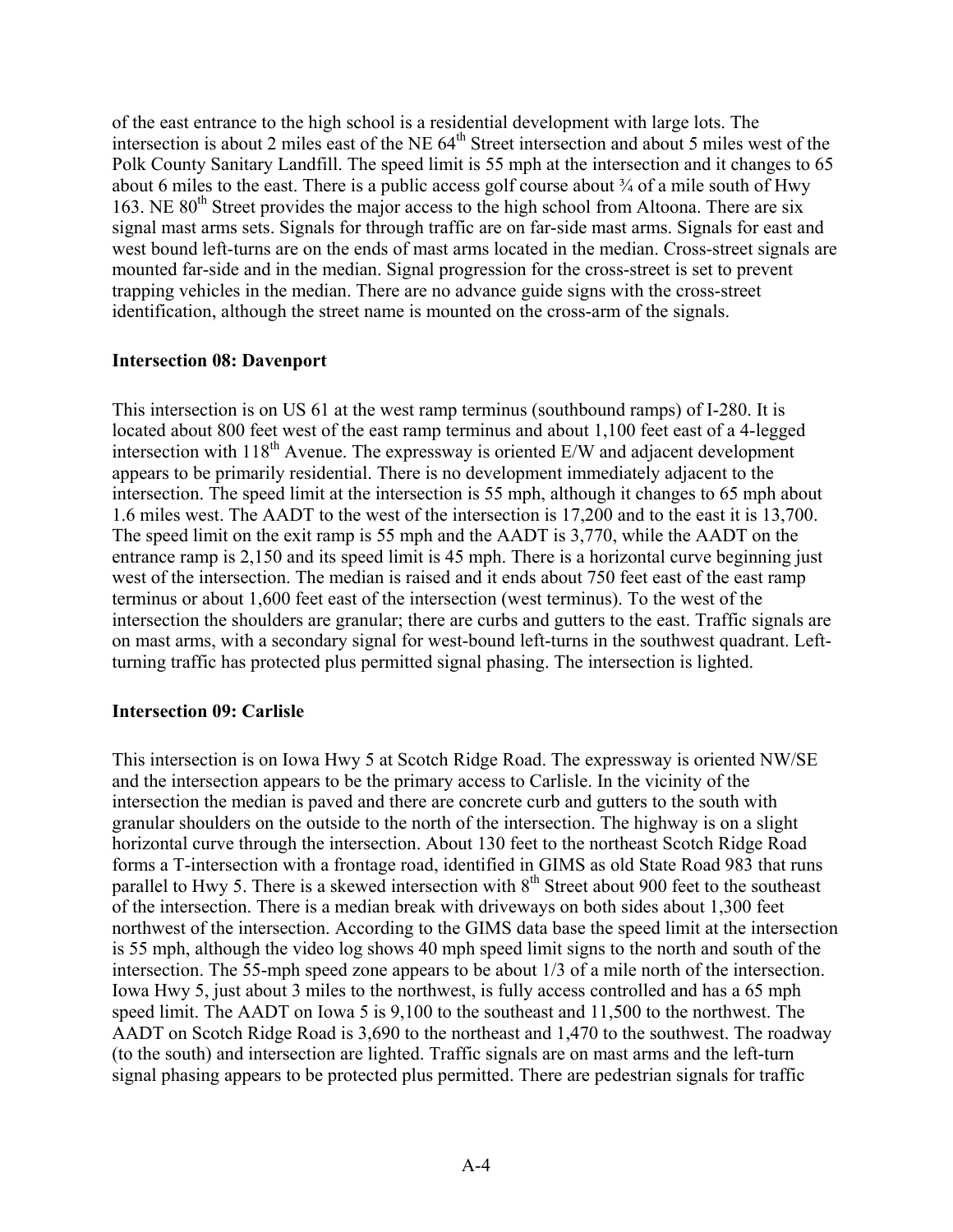crossing the expressway. Approaching the intersection from the (route) north, there is a crest vertical curve about a ¼ mile to the north that obstructs the view of the signal heads.

#### **Intersection 10: Waterloo**

This intersection is on Broadway Street at Wagner Road. Broadway is on a horizontal curve through the intersection, which is also skewed. To the west Broadway has a depressed median, while to the east the median appears to be paved. The intersection is about  $\frac{1}{2}$  mile east of an interchange with US 218, where Broadway ends. There are industries on the south side of Broadway at the intersection with access from Wagner Road about 300 feet south of Broadway. The north side of the highway is undeveloped. An intersection about 330 feet north of the study intersection provides access to a road that parallels the railroad just north of Broadway. The speed limit on Broadway is 55 mph, with the AADT to the east being 8,500 and to the west being 10,000. The north approach on Wagner Road has an AADT of 2,610 and a speed limit of 35 mph. To the south the speed limit is 25 mph and the AADT is 420.

#### **Intersection 11: Muscatine**

The intersection is on US 61 at Mulberry Avenue. US 61 is oriented NE/SW and it has a horizontal curve about 800 feet to the SW of the intersection. There is a narrow grass median to the NE and SW of the intersection, although the median at the intersection appears to be raised. The speed limit on US 61 is 55 mph at this location and the AADT is 14,700. The speed limit on Mulberry at this location is 35 mph and the AADT is 3,160. There is a median break about 1,200 feet to the NE of the intersection, with a driveway evident on the aerial imagery. Shoulders are granular. There is an advance street guide sign ¼ ahead of the intersection for both north-bound and south-bound traffic. There is another median break about 1,320 feet to the SW of the intersection, apparently to field entrances. An E/W crossroad forms a T-intersection with Mulberry about 450 feet NW of the expressway. On the SE side of the intersection there is an industrial driveway coming off of Mulberry, about 540 feet from US 61 and heading to the NE. There are advance warning flashers for US 61 traffic, with signs warning drivers to be prepared to stop when flashing; two are located about 1/8 mile ahead and a third is located at the beginning of the turn bays. There are left and right turn lanes for US 61 traffic. The intersection is lighted. Traffic signals are on mast arms, with secondary indications on the poles. Left-turns on US 61 appear to be protected plus permitted. There is an apartment complex to the east and a little north of the intersection.

#### **Intersection 12: Cedar Falls**

The intersection is on Iowa Hwy 58, at Viking Road. Iowa 58 is oriented N/S at the intersection, although there is a horizontal curve about 350 feet to the north. The speed limit on Iowa 58 at the intersection is 55 mph and the ADT is 15,500. There are narrow paved medians at the intersection on Iowa 58, with left-turn lanes N and S. The southbound approach appears to have a dedicated right-turn lane. There is a wide sidewalk or trail on the east side and roughly parallel to Iowa 58. Viking Road is oriented E/W on tangent alignment. The speed limit on Viking Road is 45 mph and the AADT is 1,900. The SE quadrant appears to be farm ground, with the